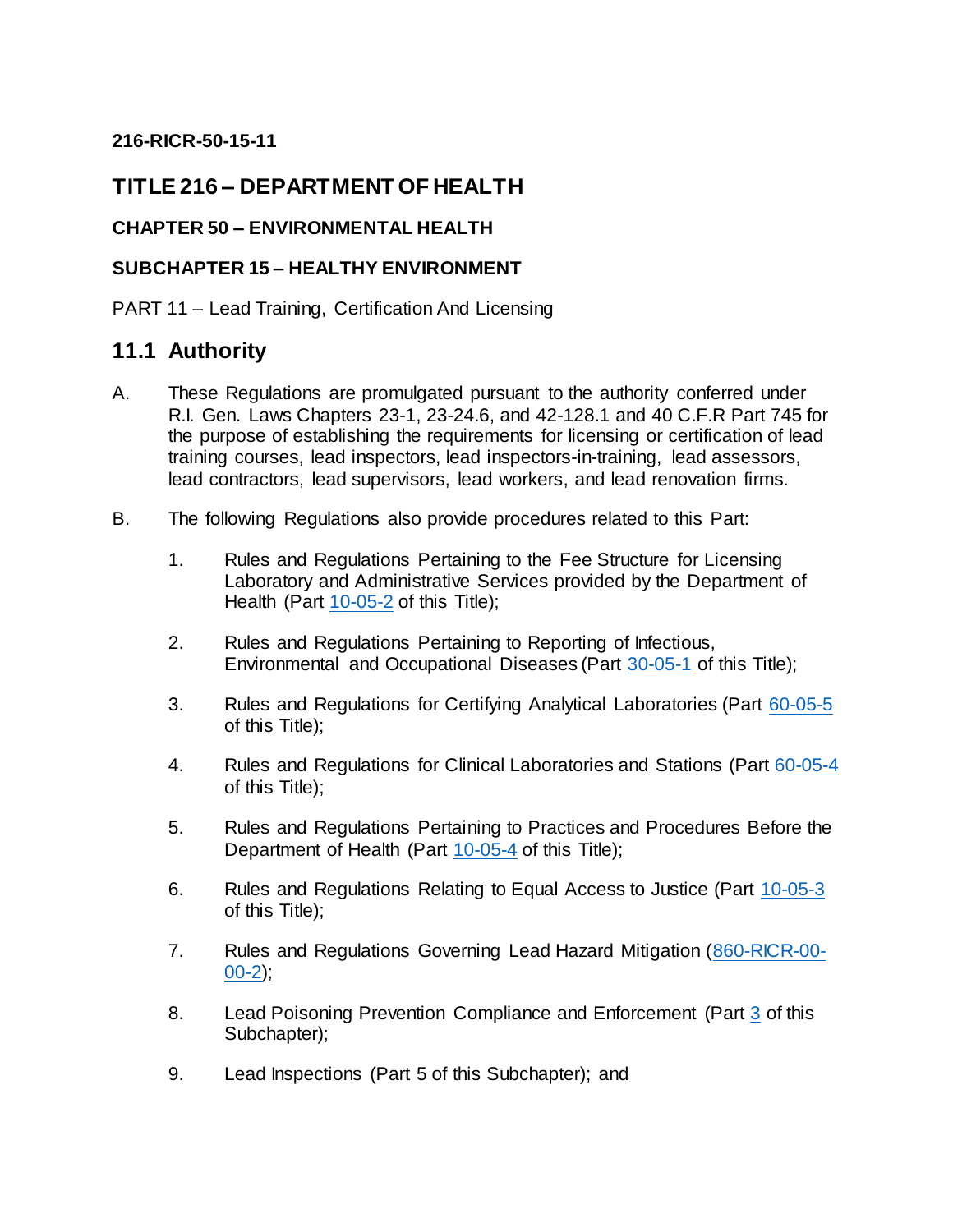10. Lead Safe Work Practices (Part 12 of this Subchapter);

## **11.2 Definitions**

- A. Wherever used in this Part, the terms listed below shall be construed in the following manner:
	- 1. "Act" means R.I. Gen. Laws Chapter 23-24.6, Lead Poisoning Prevention.
	- 2. "Approved" means approved by the Department, State, or local authority having legal and administrative authority for such.
	- 3. "Department" means the Rhode Island Department of Health.
	- 4. "Director" means the Director of the Rhode Island Department of Health or his or her agents, subordinates to whom the Director has delegated the powers and duties vested in the Director by these Regulations.
	- 5. "Employ" means to use or engage the services of someone.
	- 6. "Environmental lead" means, for the purposes of this Part, inorganic lead contained in paint, dust, soil, and/or water.
	- 7. "EPA" means the United States Environmental Protection Agency.
	- 8. "Hands-on training or activities" means a training activity that involves active participation; applied, as opposed to theoretical, i.e. the hands-on portion of a lead training course which allows the student to practice specific techniques in a simulated or actual setting with equipment and supplies typically used in the profession. Hands-on training, by definition, must be completed in person.
	- 9. "HUD" means the United States Department of Housing and Urban Development.
	- 10. "Lead assessor" means a person, either authorized to act as an enforcing officer under the housing code or a designated employee of a federal, state or municipal agency with jurisdiction over housing, occupational health, child welfare and/or environmental standards who successfully completed a Lead Assessor training course and obtained a license, pursuant to this Part, to conduct lead inspections within the purview of their employment.
	- 11. "Lead contractor" means any person or entity engage in lead hazard reduction as a business and licensed pursuant to this Part.
	- 12. "Lead hazard" means a condition that presents a clear and significant health risk to occupants of a child care facility, single-family house,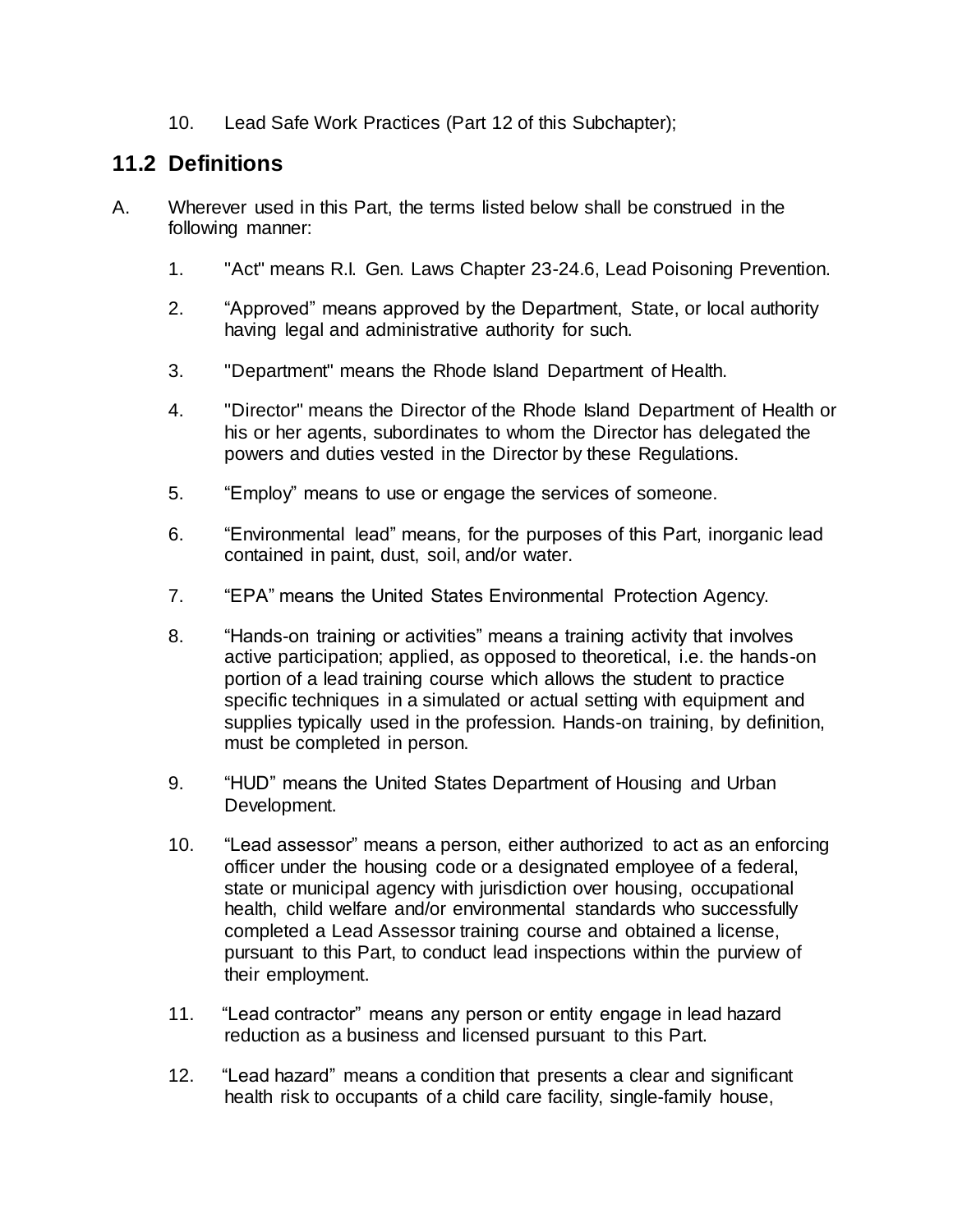dwelling unit and common areas, or premises, particularly where children reside. Lead concentrations in damaged paint, interior dust, bare soil, and/or drinking water which exceed the lead-safe thresholds in § 5.8 of this Subchapter are an immediate lead exposure hazard requiring corrective action at a regulated facility.

- 13. "Lead hazard control" or "LHC" means any window replacement and/or interim controls intended to correct lead hazards identified in a lead inspection report or standard treatments to remove lead-based paint and/or minimize lead exposure, which may include measures to reduce the concentration of lead in paint, dust, soil, and/or water using approved treatment methods specified in Part 12 of this Subchapter.
- 14. "Lead hazard reduction" or "LHR" means, as defined by R.I. Gen. Laws § 23-24.6-4, any action or actions designated to reduce exposure to toxic levels of lead which impose an unacceptable risk or exposure in any dwelling or dwelling unit, where a child under the age of six (6) years, with environmental intervention blood lead level or greater resides, or on any premises and may include, but is not limited to: repair, enclosure, encapsulation, or removal of lead based paint and/or lead contaminated dust, soil, or drinking water; relocation of occupants; and cleanup measures or ongoing maintenance measures, which may include activities and/or measures that do not present an undue risk to children under age six (6).
- 15. "Lead inspection" means any type of physical investigation of a child care facility single-family house, dwelling unit, or premises to identify the presence of environmental lead, lead hazards, or compliance with the cleaning requirements and lead standards in § 5.8 of this Subchapter for paint, dust, soil, and/or water.
- 16. "Lead inspector" means an individual, who successfully completed a certified Lead Inspector training course, passed the Lead Inspector Department examination, completed a supervised field apprenticeship, and obtained a license, pursuant to this Part, to conduct lead inspections.
- 17. "Lead inspector-in-training" means an individual who successfully completed a certified Lead Inspector training course, passed the Lead Inspector Department examination, and obtained a license, pursuant to this Part, to conduct a supervised apprenticeship to meet the requirements for a Lead Inspector license.
- 18. "Lead professional" means an occupational grouping of individuals and organizations licensed or certified pursuant to this Part.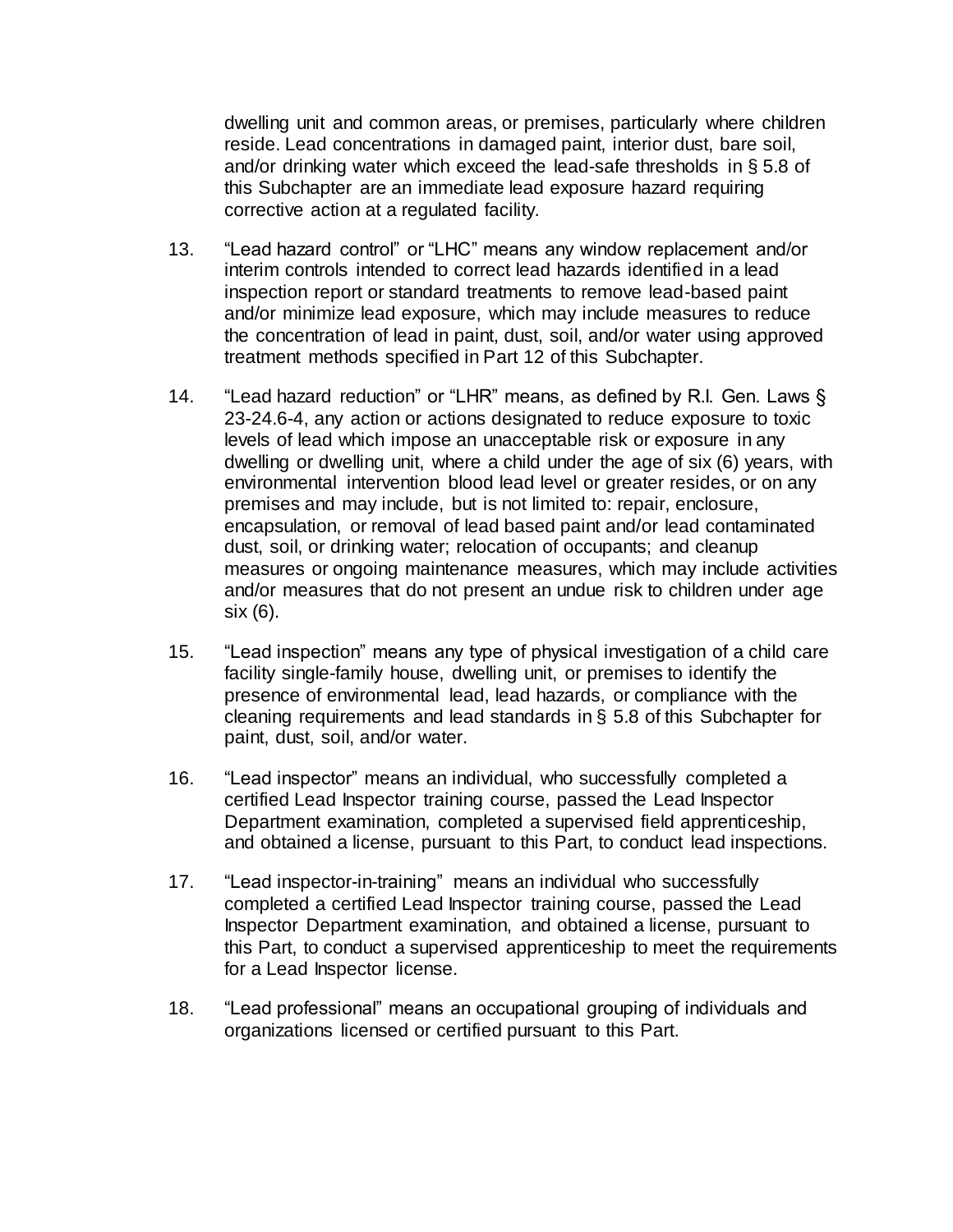- 19. "Lead renovation firm" means any person or organization engaged in renovation, repair, and painting (RRP) or lead hazard control (LHC) as a business and licensed pursuant to this Part.
- 20. "Lead renovator" means an individual who successfully completed a certified Lead Renovator training course and obtained a valid training certificate, pursuant to this Part, to perform renovation, repair, and painting (RRP) and lead hazard control (LHC) work.
- 21. "Lead supervisor" means an individual who successfully completed a certified Lead Supervisor training course, passed the Lead Supervisor Department examination, and obtained a license, pursuant to this Part, to perform and/or supervise lead hazard reduction (LHR) work.
- 22. "Lead training course" or "LTC" means a lead training course certified by the Department to meet the training prerequisite of a specific lead professional license issued by the Department or the certification requirement of a Lead Renovator.
- 23. "Lead worker" means an individual who successfully completed a certified Lead Worker training course and obtained a license, pursuant to this Part, to perform lead hazard reduction work.
- 24. "License" means an authorization granted by the Department to engage in a business or occupation that is subject to regulation by the Department. For the purposes of this Part, a registration, certification, permit or similar authorization issued by the Department is also considered to be a license.
- 25. "Occupant" means, as defined by R.I. Gen. Laws § 23-24.6-4, any person who legally resides in, or regularly uses, a dwelling, dwelling unit, or structure; provided, however, that a guest of any age shall not be considered an occupant for the purposes of this Chapter.
- 26. "Owner" means, as defined by R.I. Gen. Laws § 23-24.6-4, any person who, alone or jointly or severally with others:
	- a. Shall have legal title to any dwelling or dwelling unit with or without accompanying actual possession of it; or
	- b. Shall have charge, care, or control of any dwelling or dwelling unit as owner or agent of the owner or an executor, administrator, trustee, or guardian of the estate of the owner. Any person representing the actual owner shall be bound to comply with the provisions of this [Chapter](https://rules.sos.ri.gov/organizations/chapter/216-50) and with Rules and Regulations adopted pursuant to this Chapter to the same extent as if that person were the owner. An agent of the owner excludes real estate and property management functions where the agent is only responsible for the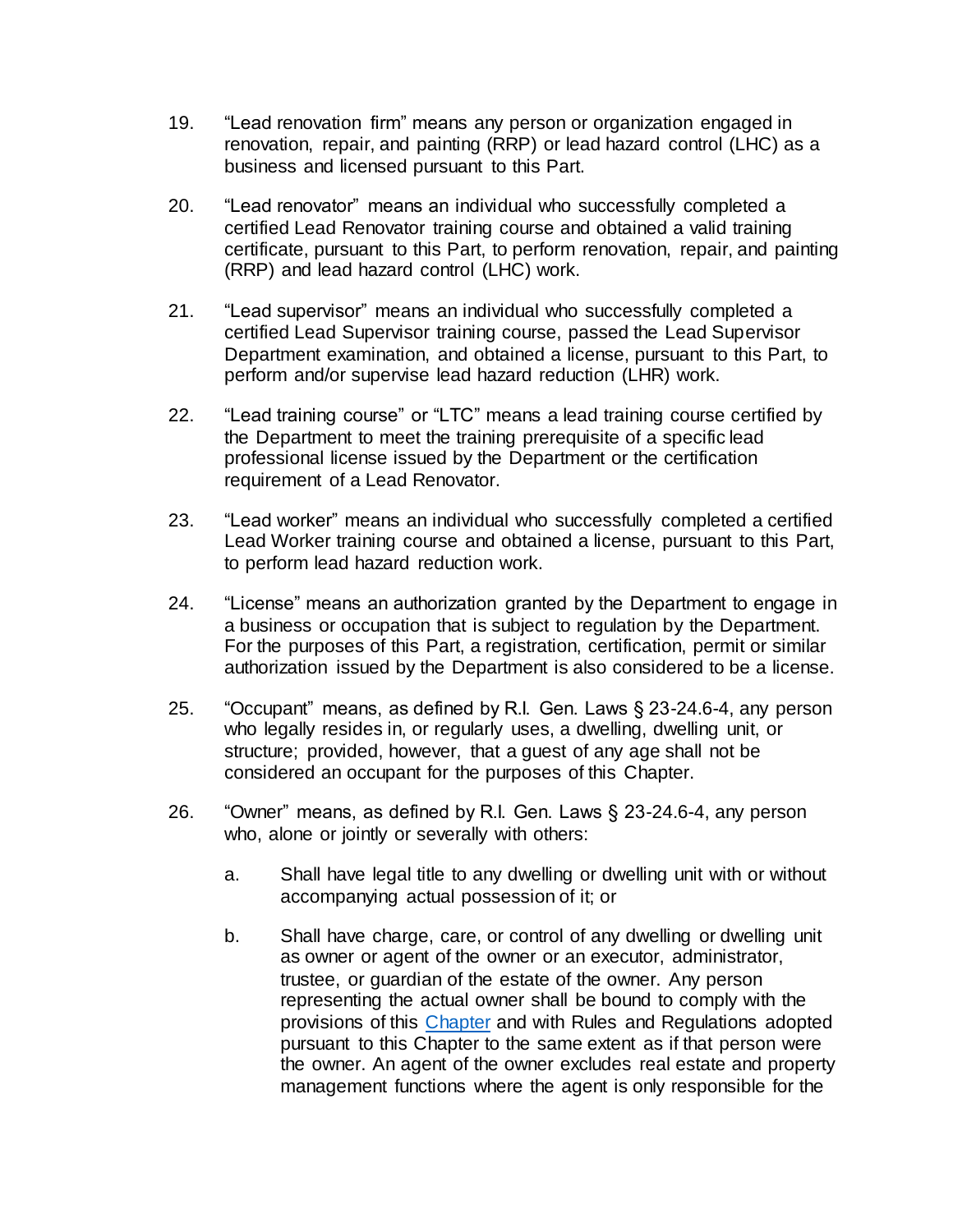property management and does not have authority to fund capital and/or major property rehabilitation on behalf of the owner.

- c. For purposes of publicly owned property only, the owner shall be defined to be the Chief Executive Officer of the municipal or State agency which owns, leases or controls the use of the property.
- 27. "Person" means any individual, partnership, firm, corporation, association, or organization, including municipal and State agencies.
- 28. "Renovation" means the modification of any existing structure, or portion thereof that results in the disturbance of lead-painted surfaces, unless that activity is performed as part of a lead hazard control (LHC) or lead hazard reduction (LHR) project. The term renovation includes, but is not limited to: the removal, modification or repair of painted surfaces or painted components (e.g. modification of painted doors, surface restoration, window repair); surface preparation activities such as sanding, scraping, or other such activities which may generate paint dust; the removal of building components (e.g. walls, ceilings, plumbing, windows); weatherization projects (e.g. cutting holes in painted surfaces to install blown-in insulation or to gain access to attics, planning thresholds to install weather-stripping); and interim controls that disturb lead-painted surfaces. A renovation performed for converting a building, or part of a building, into target housing or child care facilities is a renovation under this Part. The term renovation does not include minor repair and maintenance activities.
- 29. "Renovation, repair, and painting project" or "RRP project" means a project which is being done by a Lead Renovation Firm for purposes other than removing lead-based paint or correcting lead hazards (although it may result in this). The purpose of an RRP project is to ensure that that renovations performed at a regulated facility or for compensation at target housing are done safely and prevent lead exposure to owners, occupants and neighbors of the property where the work is performed. Any additional work which disturbs lead-based paint, other than emergency renovation operations, performed in the same room or area within the same thirty (30) day period must be considered the same RRP project for the purpose of determining whether the work is spot removal or renovation, repair, and painting (RRP).
- 30. "Supervised lead inspector-in-training" means a Lead Inspector-in-Training who is performing a field apprenticeship under the direct on-site supervision of a Department-approved Lead Inspector for the purpose of meeting the Lead Inspector licensing requirements of this Part.
- 31. "Temporary training facility" or "temporary training location" means a nonpermanent training location approved by the Department for a lead training course certified pursuant to this Part.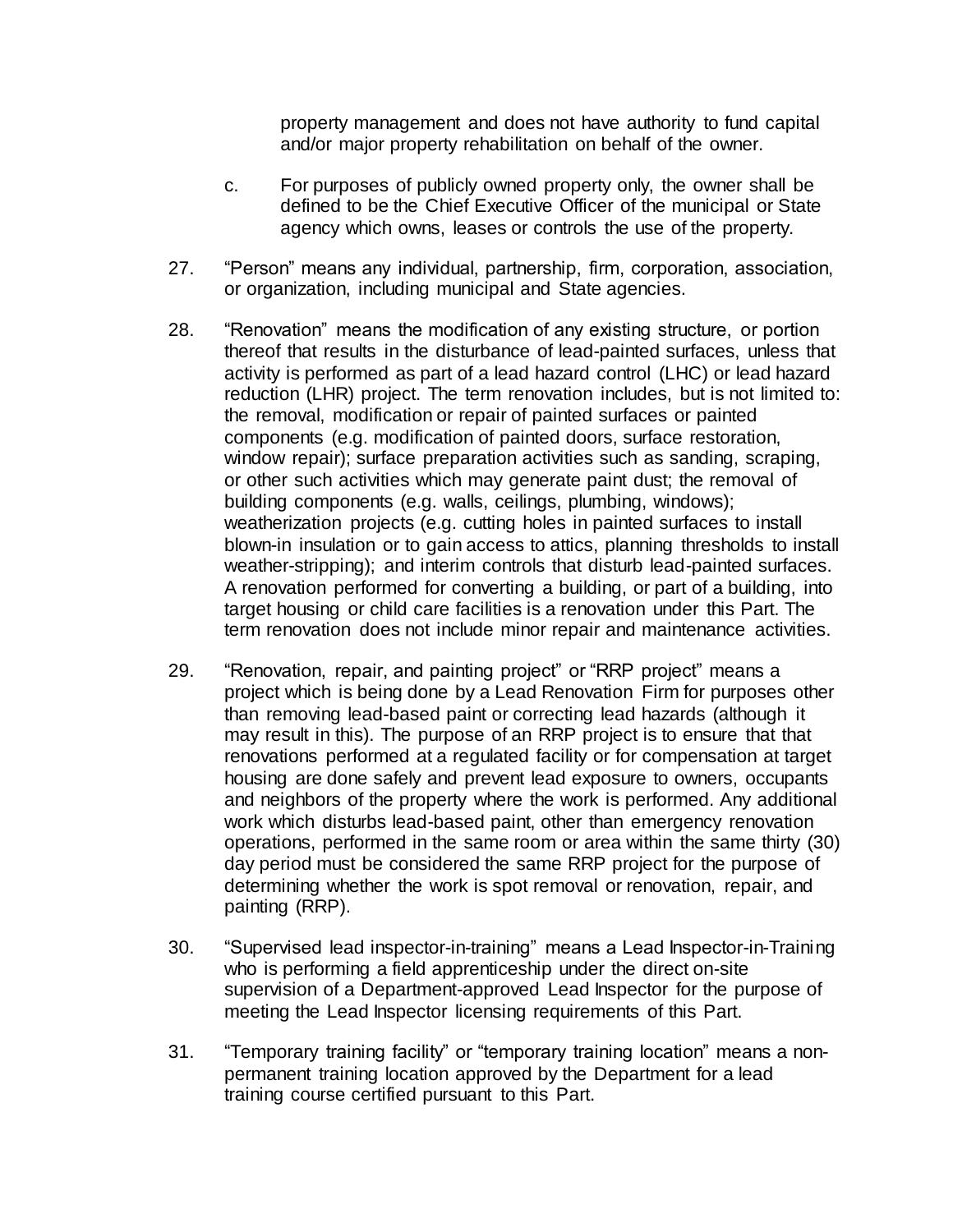- 32. "Training hour" means at least fifty (50) minutes of actual learning, including, but not limited to, time devoted to lecture, learning activities, demonstrations, evaluations, and hands-on experience.
- 33. "Training provider" means a person offering or conducting a lead training course certified pursuant to this Part.
- 34. "Treatments" means any methods designed to control or reduce lead exposure hazards. Treatments include lead abatement, interim controls, or a combination of both.

## **11.3 Certification Requirements for Lead Training Courses**

## **11.3.1 Training Providers**

- A. A training provider shall employ the following:
	- 1. A training manager, qualified pursuant to § 11.3.2 of this Part;
	- 2. One (1) or more individuals qualified as principal instructors pursuant to  $\S$ 11.3.3 of this Part;
	- 3. One (1) or more individuals with work experience as a Lead Supervisor, Lead Worker, or Lead Renovator to teach the hands-on portion of a Lead Renovator training course;
	- 4. One (1) or more individuals with work experience as a Lead Supervisor to teach the hands-on portion of a Lead Supervisor or Lead Worker training course;
	- 5. One (1) or more individuals with work experience as a Lead Inspector/Lead Assessor to teach the hands-on portion of a Lead Inspector or Lead Assessor training course.
	- 6. Enough instructors to ensure that the student-to-instructor ratio for the hands-on training activities will not be greater than:
		- a. Eight to one (8:1) for a Lead Supervisor, Lead Worker, or Lead Renovator training course; or
		- b. Six to one (6:1) for a Lead Inspector or Lead Assessor training course.
- B. A training provider shall provide training site(s) with adequate facilities and training equipment, pursuant to § 11.3.6 of this Part, for the delivery of the course curriculum, including, but not limited to, lectures, power point presentations, demonstrations, hands-on training, and the course test.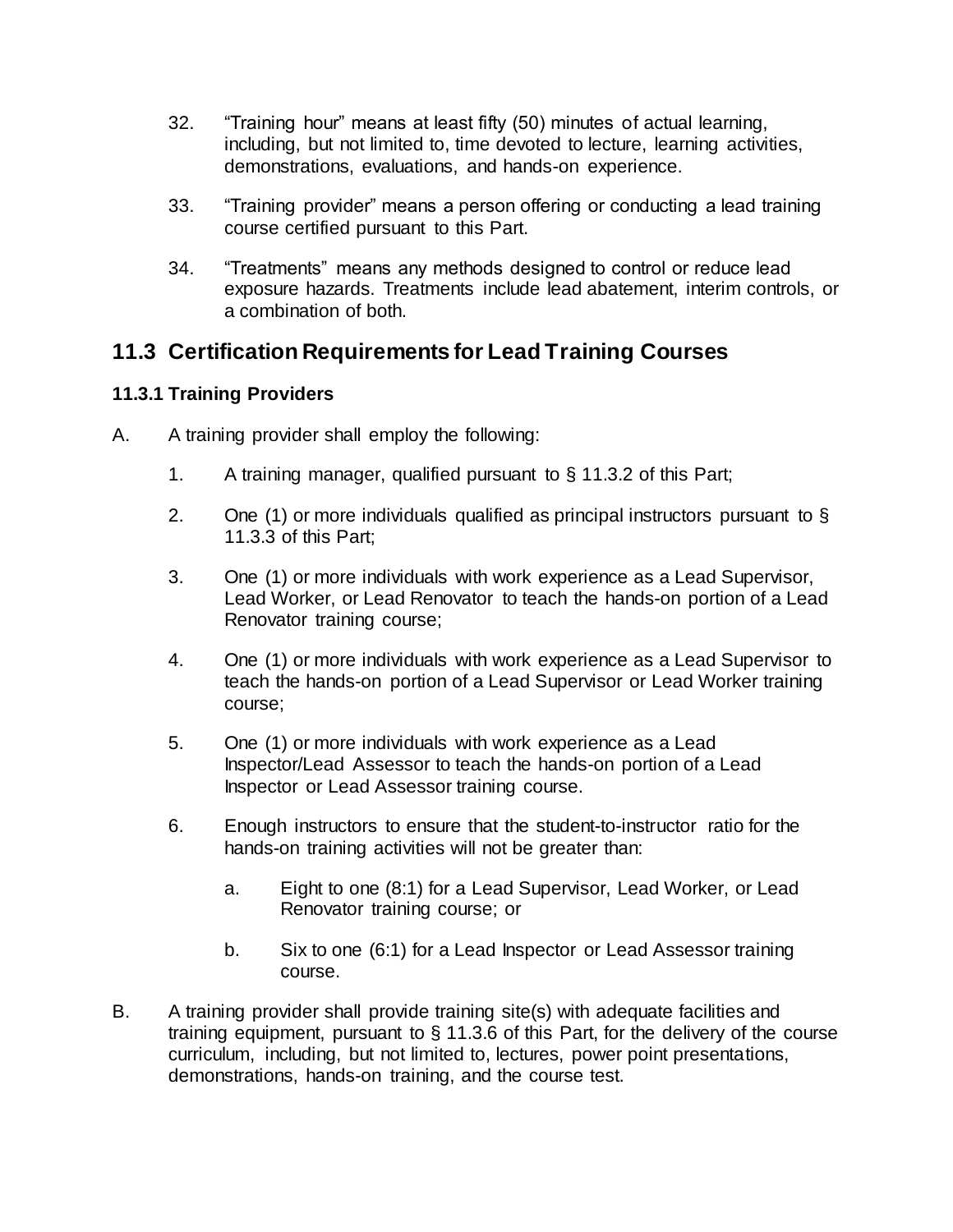- C. A training provider shall notify the Department of all scheduled, canceled, and completed Lead Training Courses, pursuant to § 11.3.8 of this Part.
- D. A training provider shall issue a unique course completion certificate, pursuant to § 11.3.11 of this Part, to each individual who successfully completes a Lead Training Course.
- E. A training provider shall permit the Department to audit any Lead Training Course, certified pursuant to this Section, and/or inspect all applicable records required in § 11.3.12 of this Part.
- F. A training provider shall not combine refresher and initial training courses and must maintain separate course certifications.

#### **11.3.2 Training Managers**

- A. Training Manager Qualifications
	- 1. The training manager shall meet the following education, training, and work experience requirements:
		- a. Successful completion of a "Train the Trainer" course approved by the Department; and
		- b. Experience, education, or training in lead inspections, lead hazard remediation, asbestos abatement, other related construction trades, industrial hygiene, occupational safety and health, or other related fields; and
		- c. A bachelor's or graduate degree in education, public health, industrial hygiene, occupational safety and health, engineering, building construction, or a related field; or
		- d. A general education diploma (GED) or high school diploma and at least three (3) years of experience in managing a training program specializing in environmental hazards or occupational safety and health; or
		- e. A GED or high school diploma and at least three (3) years of experience, education, or training in designing, implementing and evaluating either employee educational programs or vocational educational programs for adults.
	- 2. A training manager who meets the qualifications of § 11.3.2(A) of this Part may also be a principal instructor.
	- 3. A training manager who meets the qualifications of §§ 11.3.2(A)(1)(c), (d) or (e) of this Part, as applicable, may also be a hands-on instructor.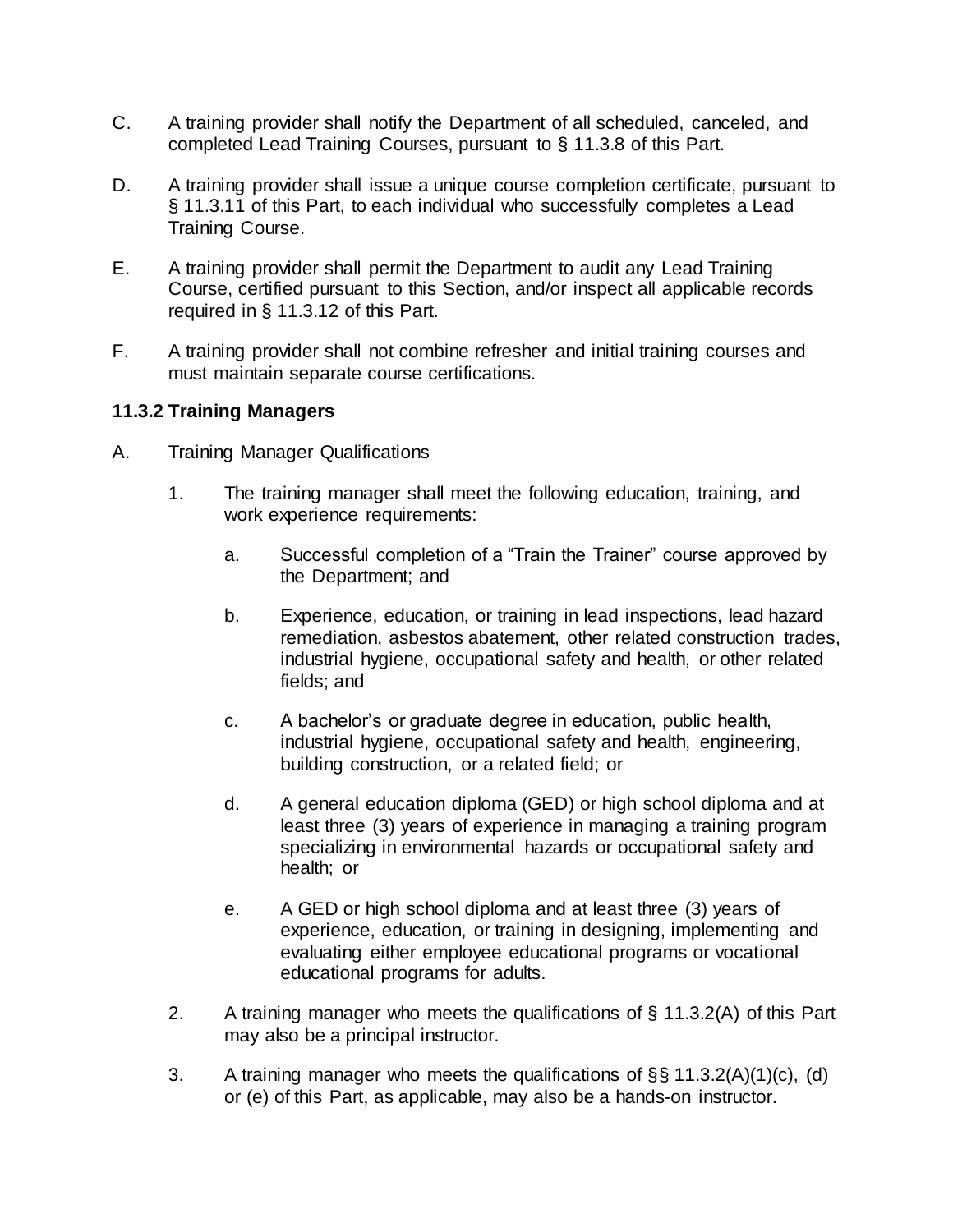- B. Training Manager Responsibilities
	- 1. Responsibilities of the training manager include the following:
		- a. All communications with the Department;
		- b. Ensuring that the certified Lead Training Course complies with all requirements of this Section;
		- c. Developing and implementing a quality control plan;
		- d. Development of the curriculum and organization of the course material, if using the training provider's own curriculum;
		- e. Designation and oversight of a principal instructor for each class;
		- f. Ensuring the qualifications of all hands-on instructors;
		- g. Conducting and documenting an annual review of the competency of each instructor;
		- h. Maintaining the validity and integrity of the hands-on skills assessment to ensure that it accurately evaluates the student's performance;
		- i. Maintaining the validity and integrity of the course test to ensure that it accurately evaluates the student's knowledge and retention of the course topics;
		- j. Ensuring compliance with the Department's Licensing of Radioactive Material (Part [40-20-7](https://rules.sos.ri.gov/regulations/part/216-40-20-7) of this Title), when applicable;
		- k. Providing the Department with a pre-certification inspection of the training facility, teaching methods and materials, and hands-on equipment and supplies; and
		- l. Maintaining timely course offering information and downloading all required completed course information into the Department's electronic reporting system, or other manner approved by the Department, pursuant to § 11.3.11 of this Part; and reporting and recordkeeping requirements pursuant to § 11.3.12 of this Part.

## **11.3.3 Principal Instructors**

- A. Principal Instructor Qualifications
	- 1. Each principal instructor shall meet the following education, training, and work experience requirements: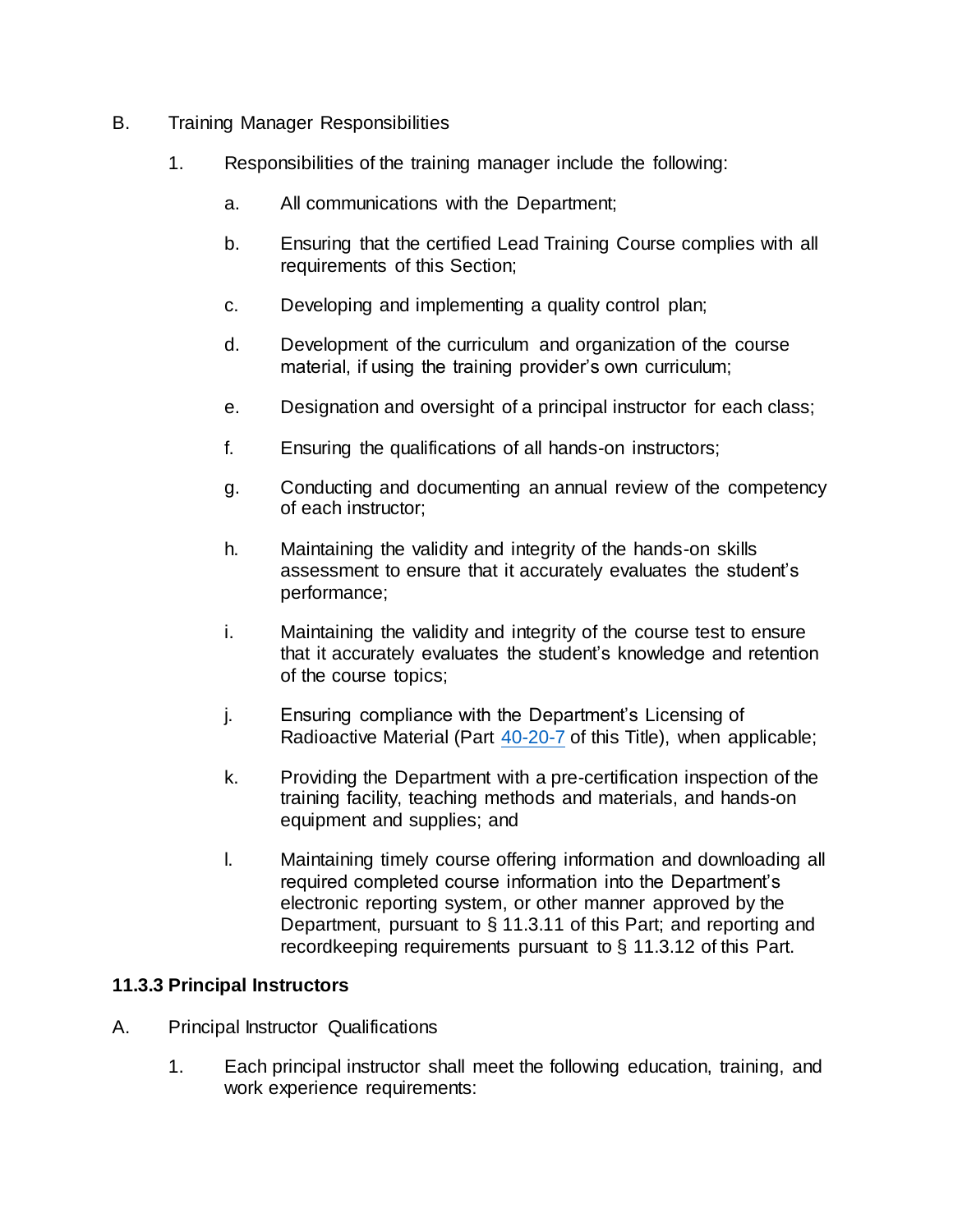- a. A GED, high school diploma, or higher degree;
- b. Experience, education or training in teaching adults;
- c. Experience, education, or training in lead inspections, lead hazard remediation, asbestos abatement, other related construction trades, industrial hygiene, occupational safety and health, or other related fields;
- d. Successful completion of a related initial lead professional training course approved by the Department;
- e. Successful completion of a related lead professional review course, completed by the instructor within the three (3) year period prior to submission of the application; and
- f. Successful completion of a "Train the Trainer" course approved by the Department; and
- g. For non-English courses, the principal instructor must be fluent in both English and the language in which the course is offered.
- 2. A principal instructor who meets the qualifications of  $\S$ § 11.3.2(A)(1)(c), (d) or (e) of this Part, as applicable, may also be a hands-on instructor.
- B. Principal Instructor Responsibilities
	- 1. Responsibilities of the principal instructor for each course include the following:
		- a. Teaching the course content and/or being physically present during all course instruction, including guest instructors and hands-on training activities;
		- b. Oversight of all guest instructors;
		- c. Verifying each student's identity;
		- d. Assessing the student's proficiency of the hands-on activities;
		- e. Administering the final course test;
		- f. Certifying all student records for performance and attendance;
		- g. Ensuring that students complete the course evaluation; and
		- h. Reporting any course deficiencies or training issues and providing feedback to the Training Manager regarding potential improvements.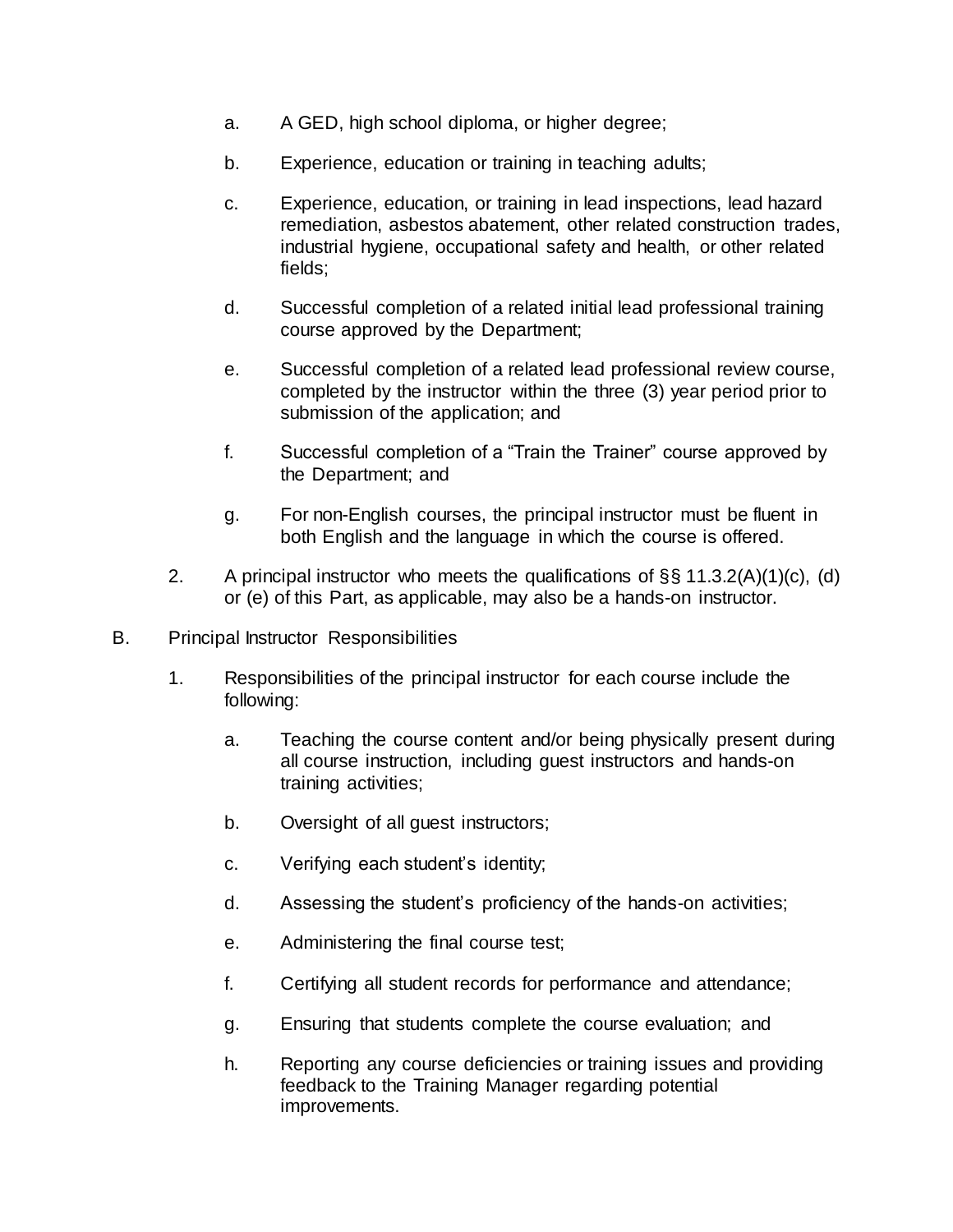#### **11.3.4 Application Requirements**

- A. General Requirements
	- 1. A separate lead training course application, provided by the Department, must be submitted for each lead training course which includes all information required on the application form and documentation of each applicable checklist item in paper and electronic format.
	- 2. The application must demonstrate compliance with the requirements of § 11.3.4 of this Part to the satisfaction of the Department. If the Department determines that the application does not meet the requirements of this Section, the applicant will have thirty (30) days from the date of the Department's request to adequately respond to deficiencies in the application.
	- 3. The certification will expire on the last day of the month, four (4) years from the date of issuance or renewal, unless sooner surrendered, suspended, or revoked.
	- 4. The application package, including but not limited to any supporting documentation, must be submitted to the Department, in the form and manner approved by the Department.
- B. Initial Application
	- 1. An initial application must be submitted for review and approval by the Department at least ninety (90) days prior to the first Lead Training Course offering.
	- 2. A pre-certification inspection may be required prior to final approval of the initial application.
- C. Renewal Application

A complete renewal application must be submitted for review and approval by the Department at least sixty (60) days prior to the expiration of the current course certification.

- D. Application Amendments
	- 1. Changes to the training provider's contact information must be submitted in writing within thirty (30) days of the changes.
	- 2. Training provider-initiated changes or additions to training personnel, training facilities, curriculums, or any other course materials or equipment require submission of an amended application, at least thirty (30) days in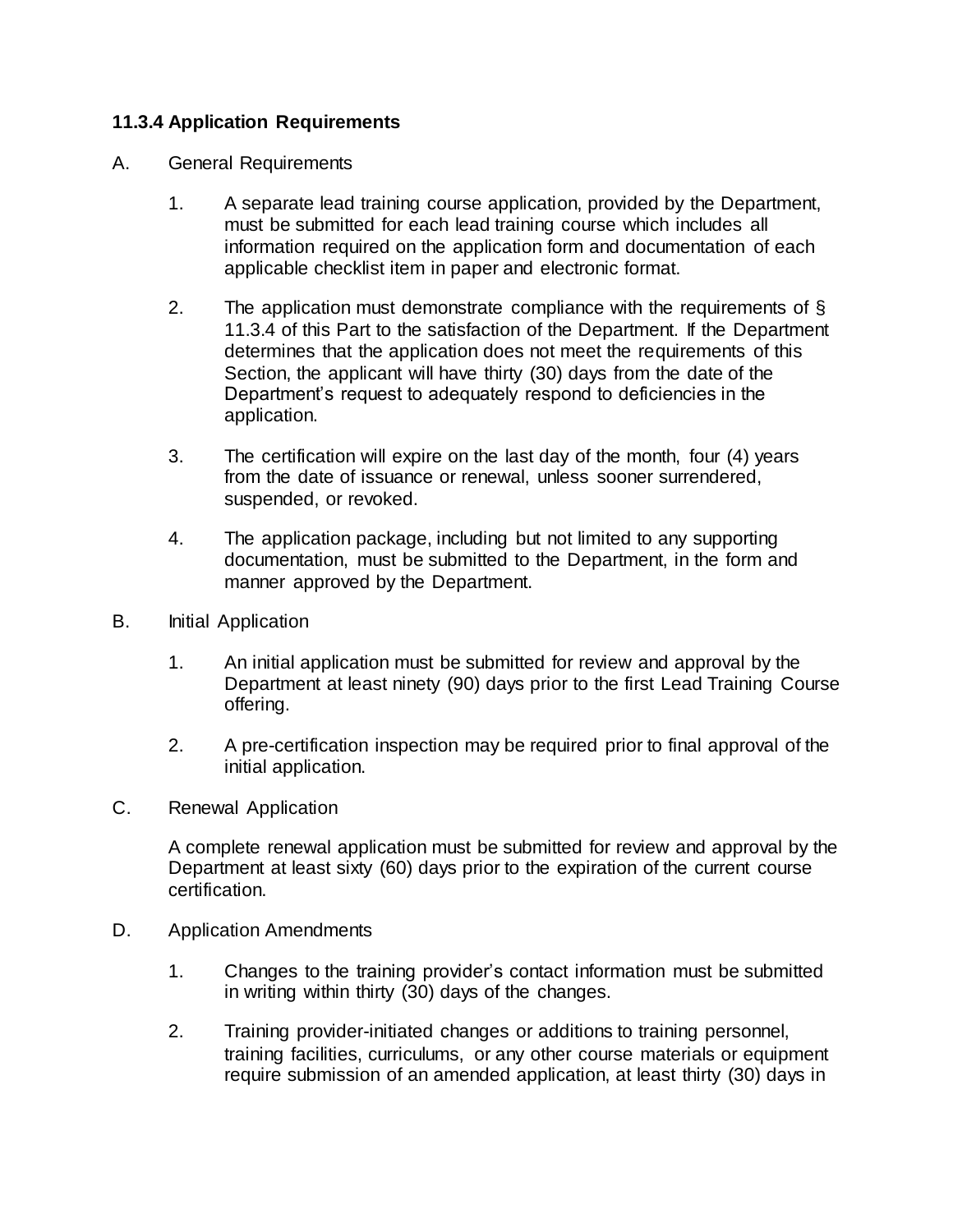advance of the proposed change(s), for review and approval by the Department.

- a. Each application must include a description of any changes to the training facility or course materials since the previous application was reviewed and approved.
- b. Each application must include all items required in the lead training course checklist in electronic format. Paper copies of only those items that changed since the previous application submittal are required for review and approval by the Department.
- 3. The Department reserves the right to require changes to any lead training course curriculum and/or course test when significant changes in legislation, Regulations, research, policies, etc. warrant revisions. Notification of Department-initiated changes requires an implementation date not to exceed thirty (30) days from the date of the notification.

#### **11.3.5 General Requirements for Lead Training Course Curriculums**

- A. The Lead Worker, Lead Supervisor, Lead Assessor, Lead Renovator and Lead Inspector training courses must all include, as a minimum, instruction on the following topics as applicable to the specific license:
	- 1. Basic background information on lead, including, but not limited to history of lead usage, sources of environmental lead contamination (e.g. paint, dust, water, soil), and other sources of lead exposure (e.g. ceramics, folk remedies, hobbies, occupational exposure);
	- 2. Health effects of exposure to lead including, but not limited to, how lead enters the body, how lead affects the body, symptoms and diagnosis of lead toxicity, blood lead levels of concern, and treatments for lead poisoning;
	- 3. Overview of applicable Department, HRC, DEM, EPA, HUD, and OSHA lead Regulations, including significant definitions;
	- 4. Overview of all environmental lead professional licenses issued by the Department, including the authority and restrictions of each one;
	- 5. Department-regulated facilities, persons, and activities;
	- 6. Department-approved lead testing methods and lead standards;
	- 7. Lead hazard identification, prioritization, and treatment options;
	- 8. Community relations, occupant protection, and worksite containment;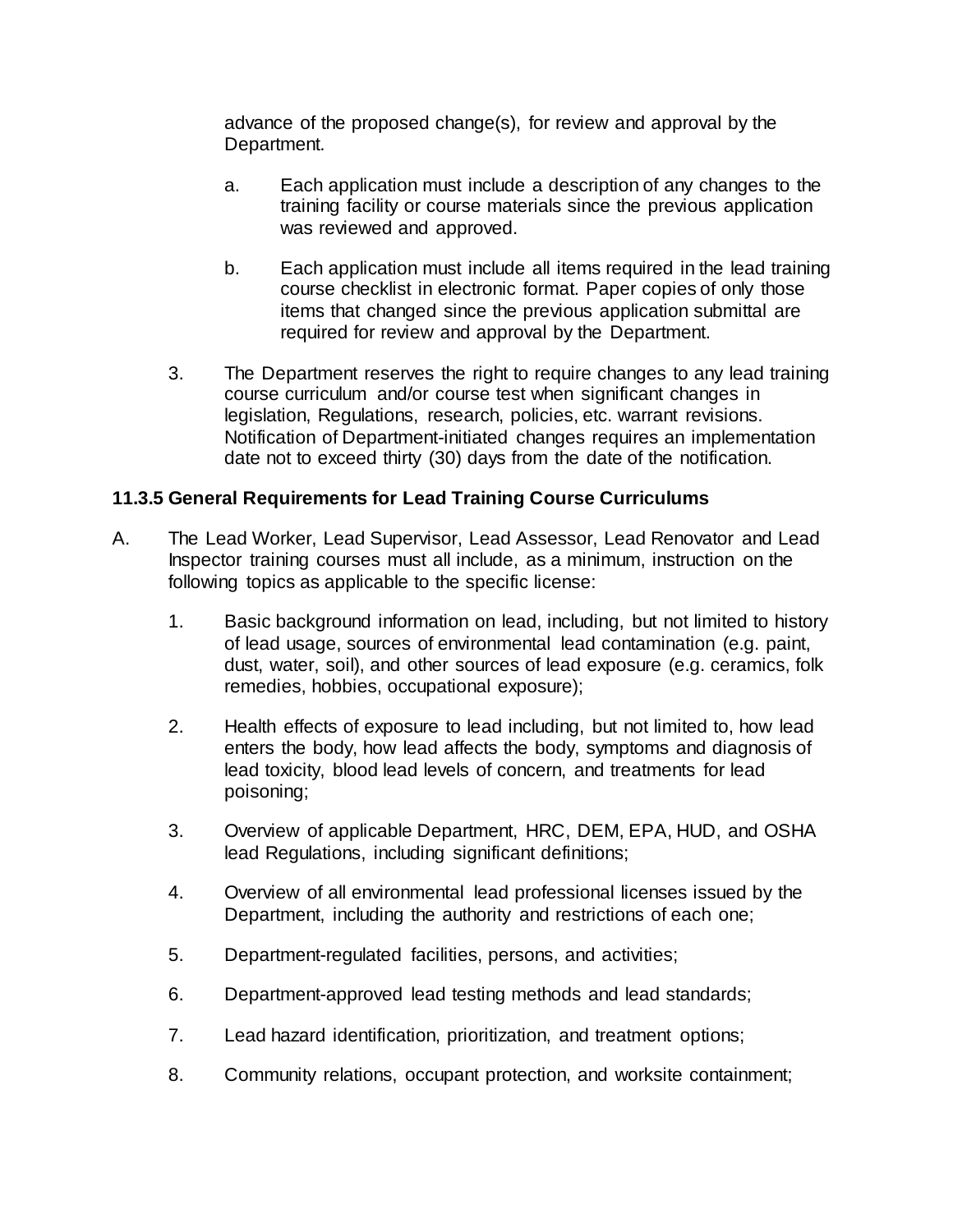- 9. Introduction to worker protection including medical monitoring, personal protective equipment, respirator fit tests, and air monitoring;
- 10. Prohibited work practices, approved work practices, waste storage and disposal requirements;
- 11. Cleaning procedures, clearance inspections, and lead certificates;
- 12. Available guidance, policies, and public educational materials; and
- 13. Other topics as required by EPA/HUD and/or the Department.
- B. All initial lead training courses must have a hands-on skills assessment and all lead training courses must have a final course test.
- C. Additional topics for specific lead professional licenses are delineated in the Department's Lead Training, Certification, and Licensing Guidance document.
- D. Additional details on applications for non-English lead training courses are delineated in the Department's Lead Training, Certification, and Licensing Guidance document.

#### **11.3.6 Training Facilities**

- A. Facility Requirements
	- 1. Training facilities must be conducive to learning, including, but not limited to, the following (when applicable):
		- a. Adequate seating, lighting, temperature control, and hygiene facilities;
		- b. Adequate electronic equipment and sound system for power point presentations and videos;
		- c. Adequate space and equipment for hands-on activities;
		- d. Availability of utilities and water required for hands-on activities, if applicable; and
		- e. Meeting all State and local safety and fire codes.
- B. Adding or Deleting a Facility
	- 1. A training provider shall notify the Department in writing at least thirty (30) days prior to either:
		- a. Adding a permanent or temporary training location; or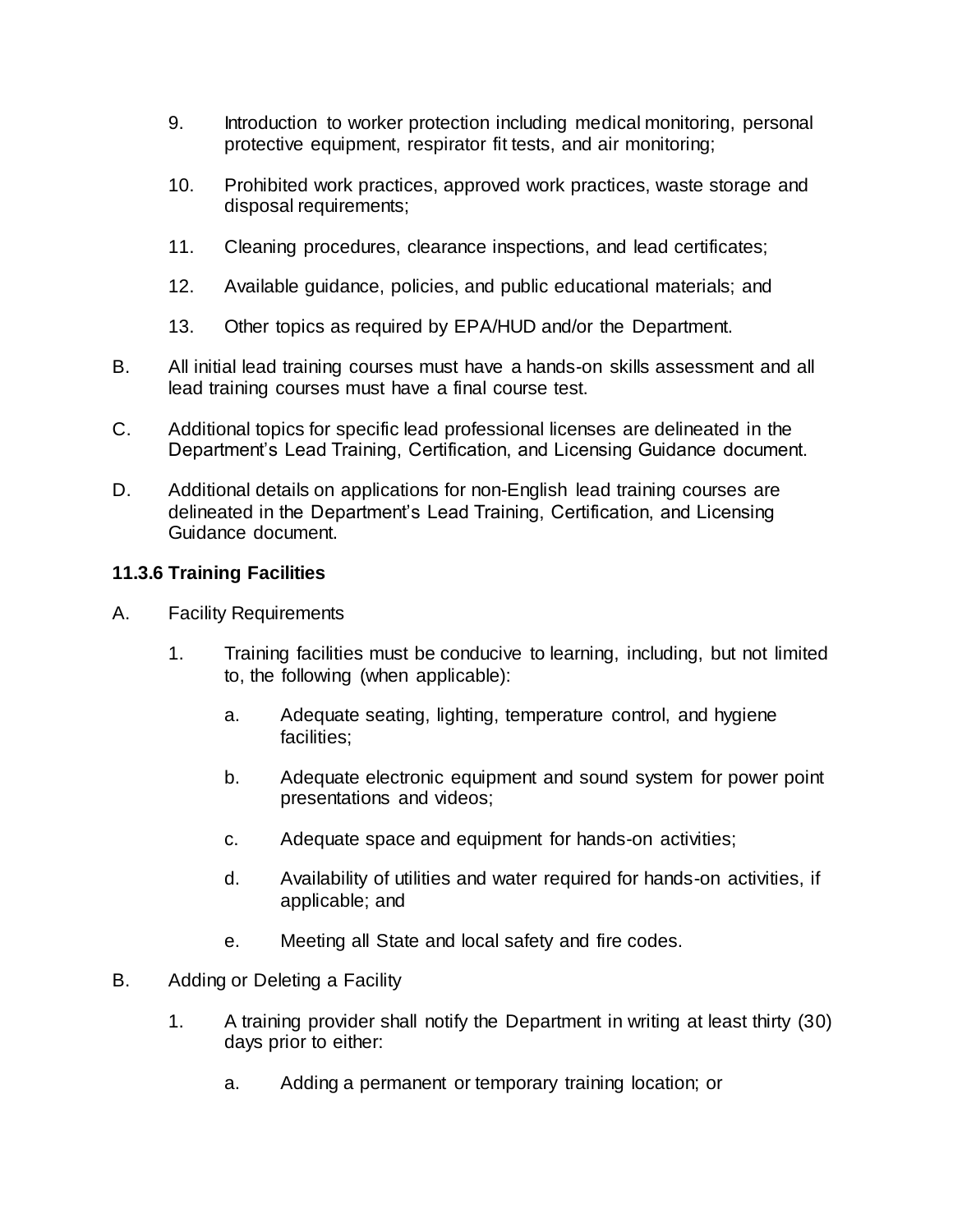- b. Vacating a previously approved permanent or temporary training location.
- 2. A training provider shall either add or delete the training facility in the Department's electronic training reporting system.
	- a. New approved locations must be added in the reporting system within seven (7) days.
	- b. Vacated training locations must be deleted from the reporting system within thirty (30) days of vacating.
- B. The Department reserves the right to inspect any facility and/or equipment prior to final approval of the application.

## **11.3.7 Alternatives to Classroom Training**

- A. For any lead training course, a training provider may propose using novel training approaches, such as online training, as part of their curriculum for the classroom portion of the training.
	- 1. In addition to complying with all course content requirements established by this Part, an electronic-learning (e-learning) format lead training course must follow the EPA Learning Management System requirements for providing the e-learning component content, as well as the Department's technical guidance for e-learning.
	- 2. Live, interactive virtual conferencing training sessions must have an inperson hands-on component in accordance with the EPA Learning Management System requirements for e-learning. The hands-on training activities, skills assessment, and course test must be completed in person.
	- 3. The application submittal must include a copy of the e-learning component in the form of a CD and/or a link to the webpage with login and password.
	- 4. A direct instructor-student contact of at least one (1) training hour must be provided for questions and review.
	- 5. The hands-on training activities, skills assessment, and course test must be completed in person.

## **11.3.8 Course Notification Requirements**

A. A training provider shall notify the Department, in a manner approved by the Department, of all in-person and virtual conferencing lead training courses as soon as a course has been scheduled and not less than seven (7) days prior to the scheduled start date. The notification must include the information specified in § 11.3.11(B) of this Part for each course.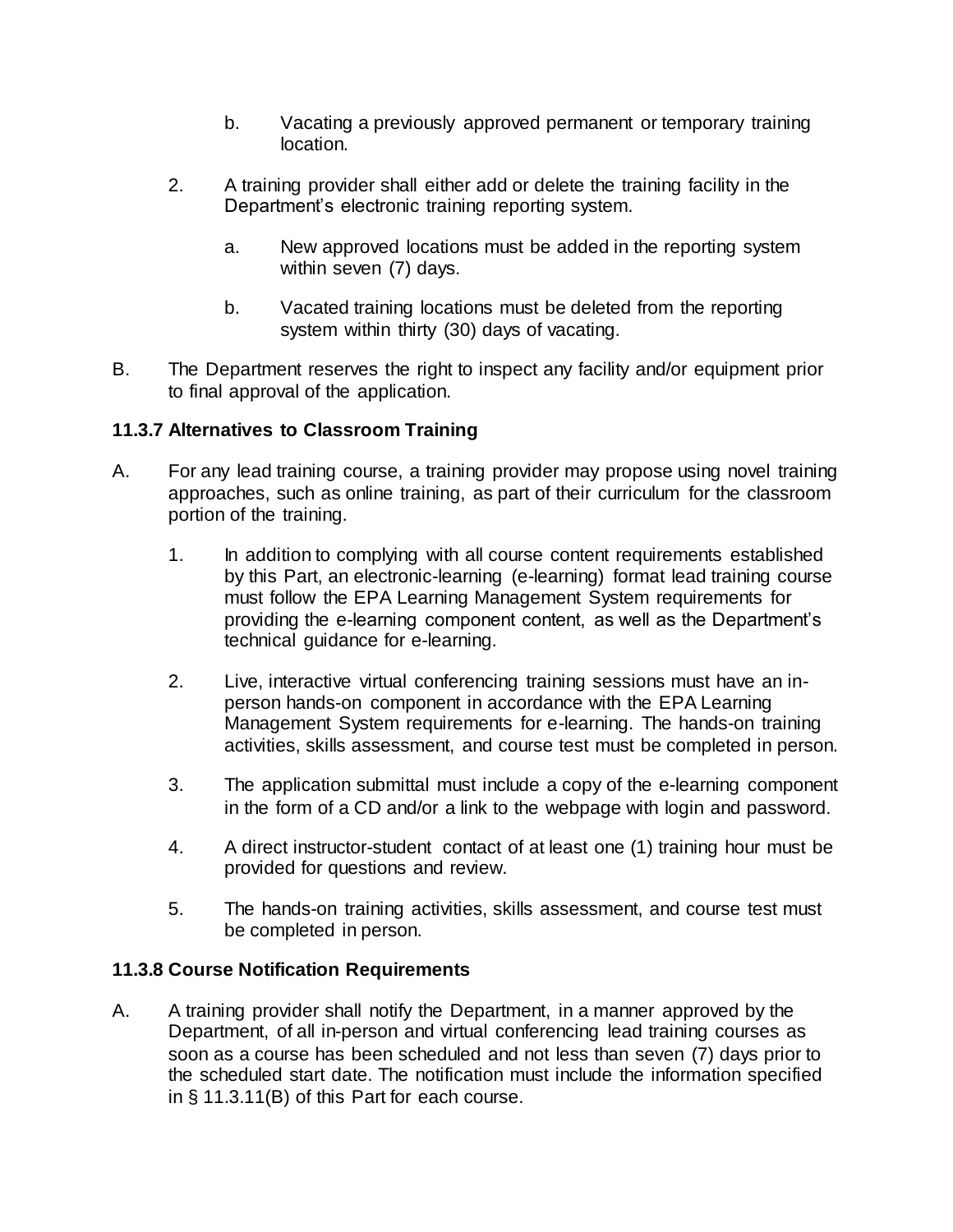- B. If it becomes necessary to cancel or reschedule a course for which a notification has been submitted to the Department pursuant to this Section, the training provider shall notify the Department not less than forty-eight (48) hours prior to the scheduled start date.
- C. A training provider shall notify the Department of all completed in-person lead training courses within seven (7) days of completion. The notification must include the information specified in § 11.3.11 of this Part for each student who registered for or attended the course.
	- 1. For pre-recorded online courses, pre-training notification is not required.
	- 2. For pre-recorded online courses, post-training notification is required. A training provider may submit post-training notifications to the Department on a monthly basis, by the seventh  $(7<sup>th</sup>)$  day of the following month, which includes the information specified in § 11.3.11 of this Part for each student who completed the course in the previous month.

#### **11.3.9 Hands-on Skills Assessment**

- A. The principal instructor shall administer a hands-on skills assessment, if applicable, at the completion of each course.
- B. Instructors shall allow each student to practice the required hands-on activity steps. The instructor shall watch each student, make corrections and suggestions as the steps proceed, and determine if additional practice is necessary.
- C. The principal instructor shall evaluate the work of each student and once the student can complete a skill set correctly, the principal instructor shall indicate by name that the student is proficient for that skill set on a participant progress log.
- D. The principal instructor shall document in writing each skill set for which a student has demonstrated proficiency. Once the student has demonstrated proficiency for all required hands-on activities, the principal instructor shall sign a verification that the student successfully completed the hands-on portion of the Lead Training Course.
- E. Each student must successfully complete the hands-on skills assessment, if applicable, in order to receive a course completion certificate.

#### **11.3.10 Final Course Test**

- A. The principal instructor shall administer a written course test at the completion of each course.
- B. A maximum of one (1) training hour is allowed for the course test.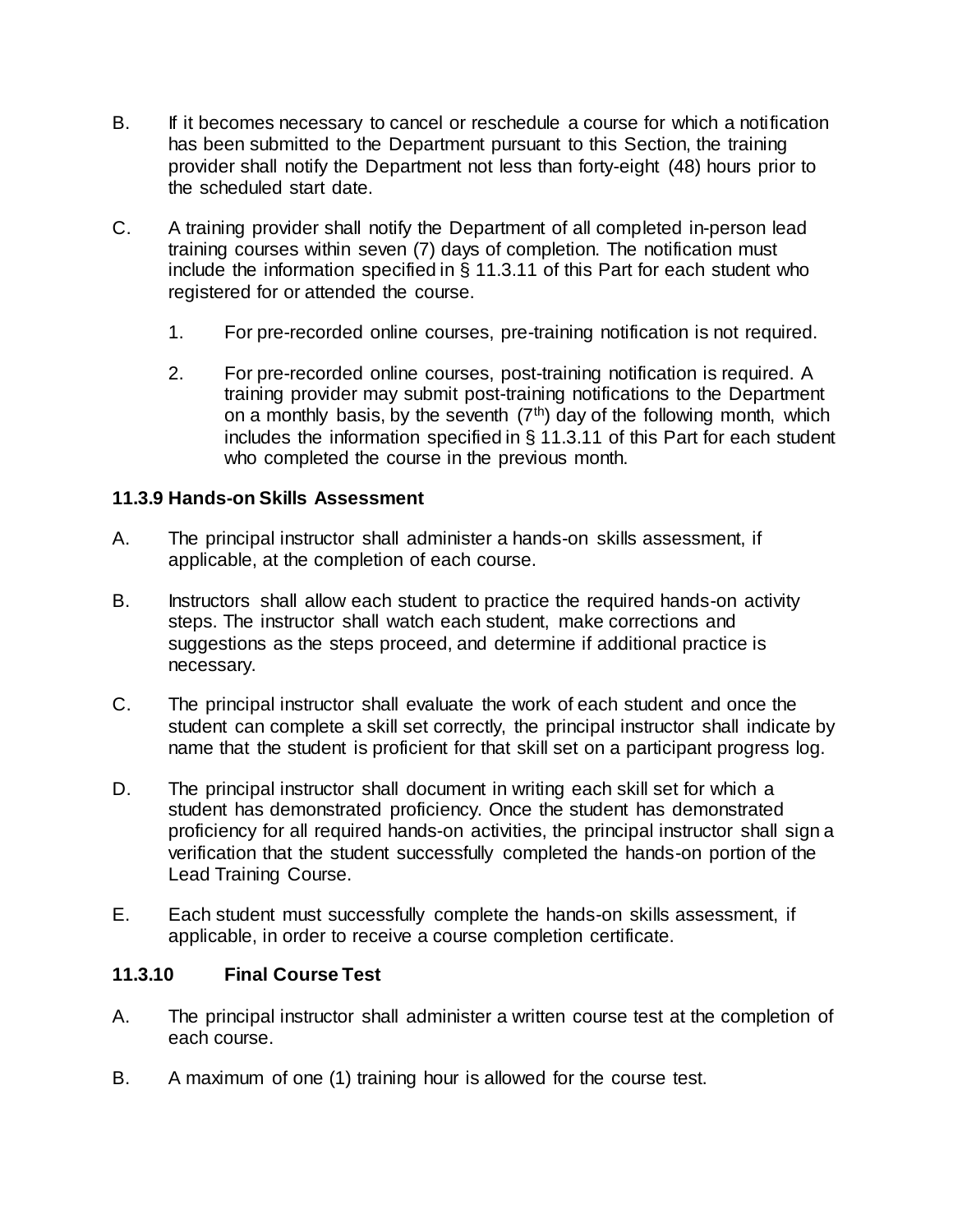- C. The principal instructor shall document the student's responses and the circumstances under which an oral course test is given to Lead Renovators or Lead Workers instead of a written test. The oral test must be reviewed and approved by the Department in advance.
- D. Each student must receive a passing score of at least seventy percent (70%) on the course test in order to receive a course completion certificate.

## **11.3.11 Training Reporting System**

- A. All providers of Department-certified lead training courses shall report the training information, including but not limited to, training course, student information, and training certificate information, in a manner that is authorized by the Department.
	- 1. Training Certificate
		- a. A training provider shall issue a unique course completion certificate to everyone who completes a Lead Training Course and passes the hands-on skills assessment and course test.
		- b. The course completion certificate must include, as a minimum:
			- (1) A unique identification number;
			- (2) Full name and address of the student;
			- (3) Lead training course and Department certification (LTC#);
			- (4) Date(s) of the course and date that the individual passed the course test, if other than the last day of the course;
			- (5) Expiration date of the certificate;
			- (6) Name, address, and telephone number of the training provider; and
			- (7) Language in which the training course was given. If the course test was in a language other than written English, the language and method of evaluation must also be included.
			- (8) For Lead Renovator Training Courses, the completion certificates must contain a photograph of the student pursuant to 40 C.F.R. Part 745.
		- c. The course completion certificate must be provided to each student within seven (7) days of the course end date or the date that the student passed the course test, if other than the last day of the course.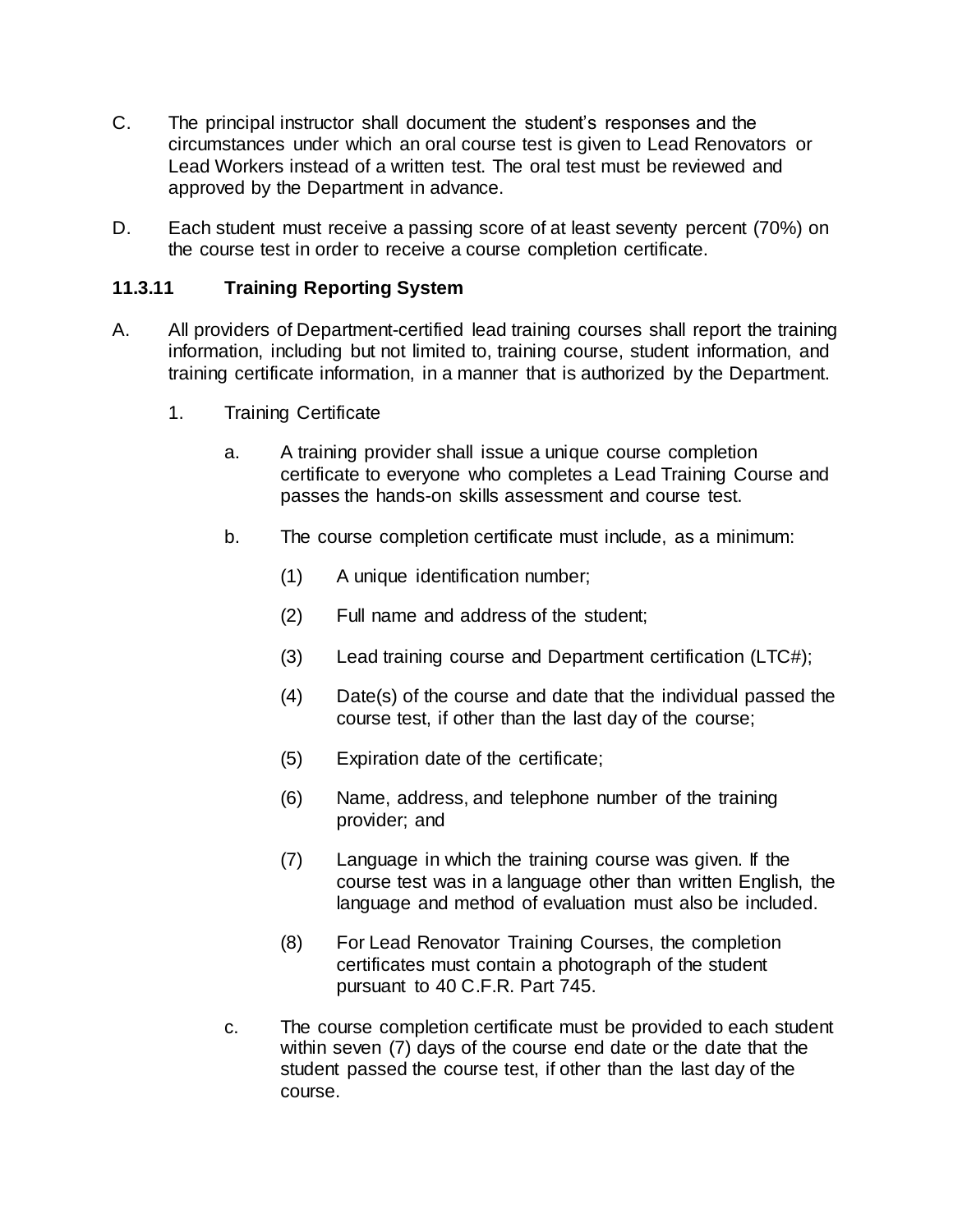### **11.3.12 Recordkeeping**

- A. A training provider shall maintain, and make available to the Department upon request, a complete copy of the lead training course application submission(s) for each lead training course certification.
- B. A training provider shall maintain, and make available to the Department, upon request, the following records for each lead training course offering:
	- 1. Lead training course and Department certification (LTC#);
	- 2. Date(s) and location(s) of course;
	- 3. Principal instructor and guest instructors, if any;
	- 4. Class roster (including daily class attendance records bearing the signature of the principal instructor);
	- 5. Verification of student identity in the form of a current State driver's license, valid State photo ID card, or passport;
	- 6. Actual course tests, answer keys, and dates each test was given;
	- 7. Results of hands-on skills assessments and course tests;
	- 8. Information regarding how the hands-on assessment was conducted including, but not limited to:
		- a. The instructor who conducted the assessment;
		- b. Evaluation criteria; and
		- c. Facilities, equipment, and supplies utilized.
	- 9. Lead training course evaluations.
- C. A training provider shall maintain these records for at least five (5) years from each course end date or the date a student passed the course test, if other than the last day of the course.

## **11.4 Licensing Requirements for All Lead Professionals**

#### **11.4.1 Persons Required to be Licensed or Certified**

A. Persons who offer or conduct any lead training course for the purpose of licensure or certification as a lead professional in Rhode Island require a certification from the Department, in accordance with § 11.3 of this Part, for each lead training course.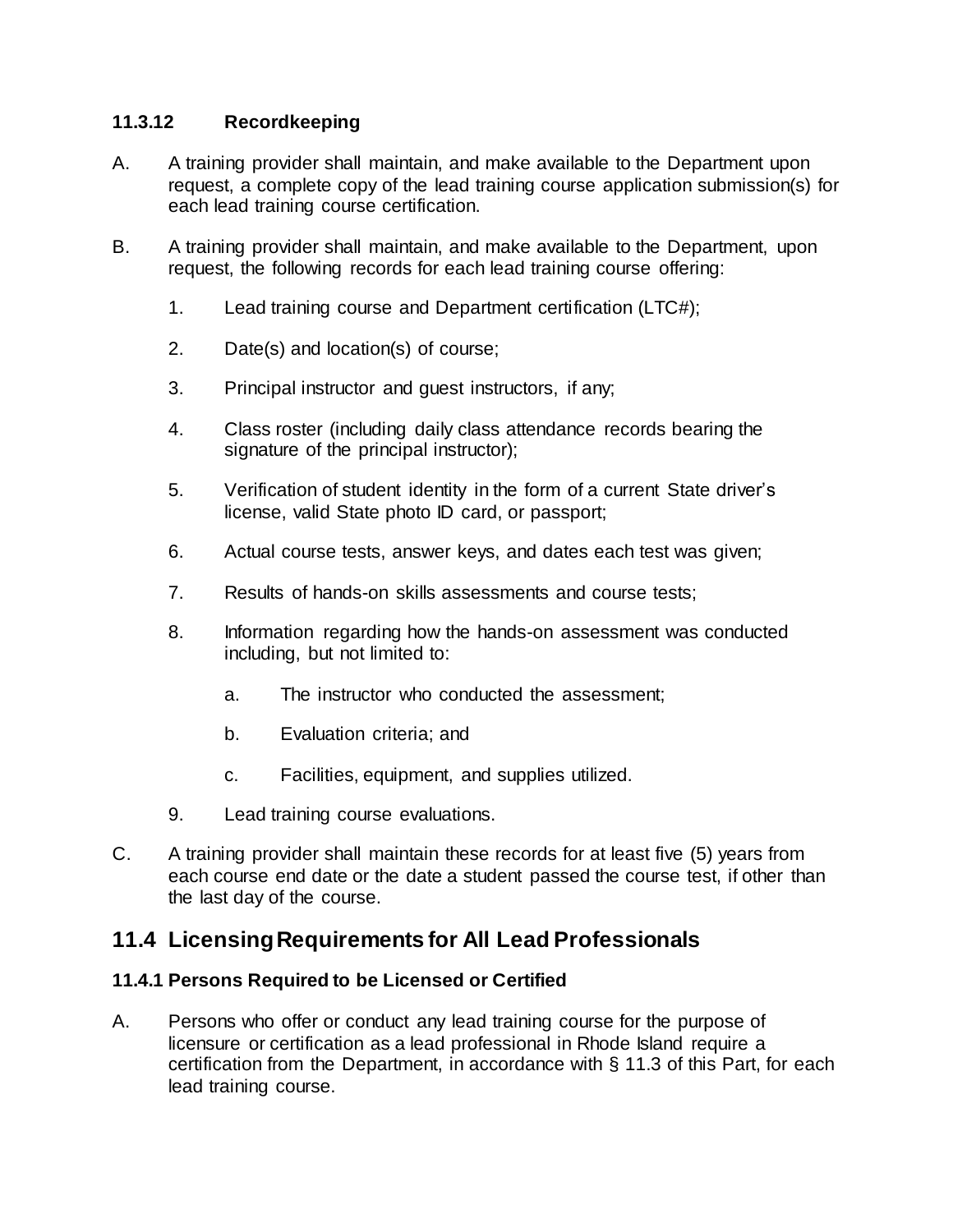- B. The lead professional license requirements of this Part are applicable to those organizations, including sole proprietorships and self-employed individuals, applying to be licensed as a:
	- 1. Lead Renovation Firm; or
	- 2. Lead Contractor.
- C. The lead professional license requirements of this Part are applicable to those individuals applying to be licensed as a:
	- 1. Lead Supervisor;
	- 2. Lead Worker;
	- 3. Lead Inspector;
	- 4. Lead Inspector-in-Training; or
	- 5. Lead Assessor.

#### **11.4.2 General Requirements**

- A. No person shall perform or offer to perform any lead professional services unless that person is specifically trained, certified, licensed, and/or approved by the Department to do so.
- B. No person shall employ another person to perform any lead professional services unless that person is specifically trained, certified, licensed, and/or approved by the Department to do so.
- C. Any person licensed by the Department to perform lead professional services shall include their applicable license number in all offers and/or advertisements to perform those services.

#### **11.4.3 Lead Professional Licenses**

- A. Pursuant to the provisions of the Act and the Department's delegation of authority from EPA, the Department shall issue a license or certification to an applicant who the Department determines meets the requirements of this Part.
- B. The Department may, at any time after the filing of an application, require further information in order to determine whether the applicant meets the requirements of this Part.
- C. The Department may deny an application for licensure pursuant to this Part if the Department determines that the applicant has not complied with or has not demonstrated the ability to comply fully with all applicable requirements established by the Act and/or this Part. If the applicant appeals the denial, a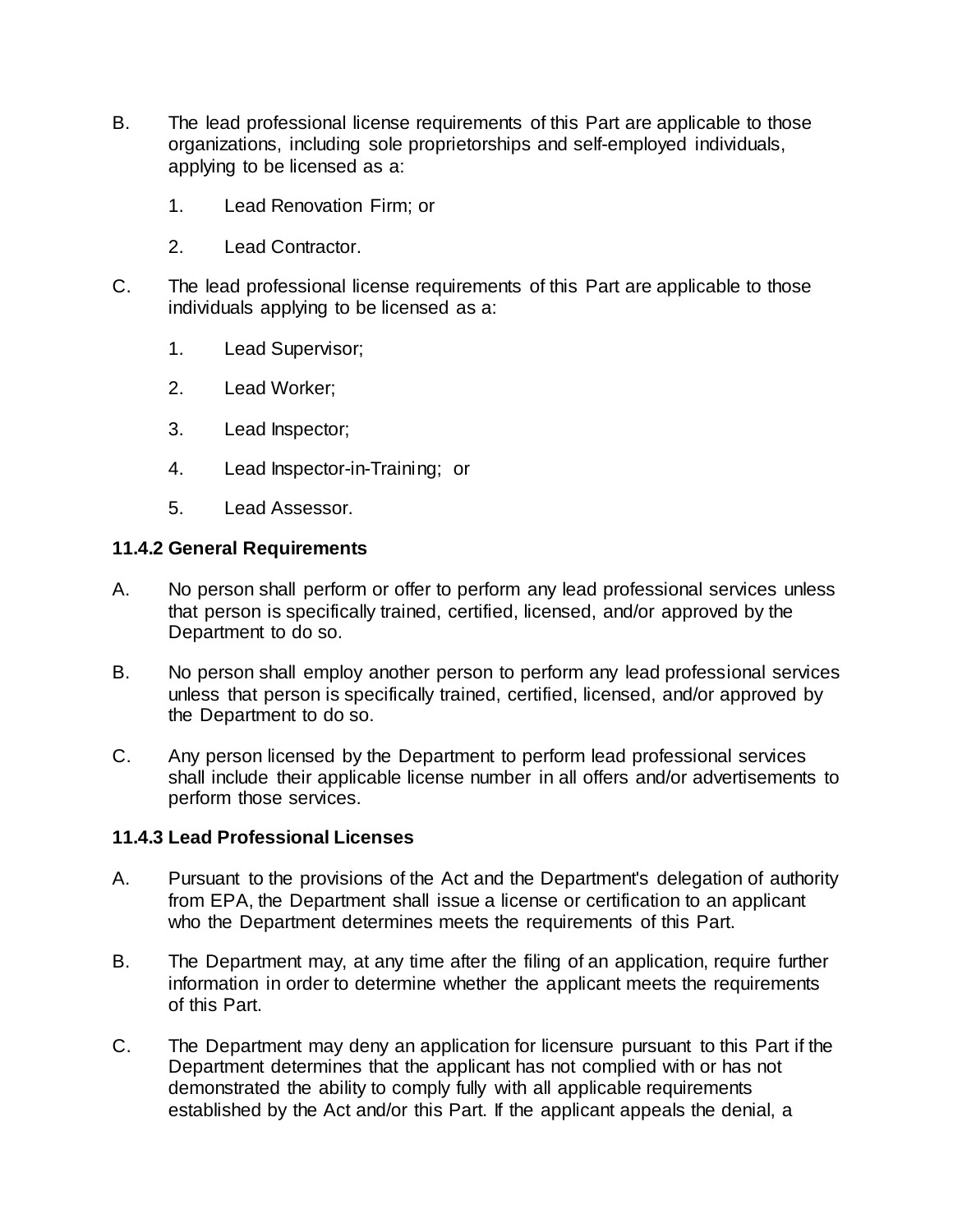hearing will be scheduled in accordance with the provisions of  $\S$  [3.6.11](https://rules.sos.ri.gov/regulations/part/216-50-15-3) of this Subchapter.

- D. Upon request by the Department, applicants shall provide the Department with proof of identity prior to issuance of the initial license. Acceptable proof of identity includes a current State driver's license, valid State photo identification card, or current passport.
- E. An initial Lead Contractor, Lead Supervisor, Lead Worker, Lead Inspector, Lead Inspector-in-Training, or Lead Assessor license issued by the Department will expire on the last day of the month at the end of the two (2) year license term after the date of issuance, unless sooner surrendered, suspended, or revoked.
- F. A Lead Contractor, Lead Supervisor, Lead Worker, Lead Inspector, Lead Inspector-in-Training, or Lead Assessor license renewed by the Department will expire on the anniversary date of the initial license expiration at the end of the two (2) year license term, unless sooner surrendered, suspended, or revoked.
- G. An initial Lead Renovation Firm license issued by the Department will expire on the last day of the month at the end of the five (5) year license term after the date of issuance, unless sooner surrendered, suspended, or revoked.
- H. A Lead Renovation Firm license renewed by the Department will expire on the anniversary date of the initial license expiration at the end of the five (5) year license term, unless sooner surrendered, suspended, or revoked.
- I. A Lead Renovator certification from an in-person training course will expire five (5) years after the end date of the lead training course, unless sooner surrendered or decertified. A Lead Renovator certification from an online training course will expire three (3) years after the end date of the lead training course, unless sooner surrendered or decertified.
	- 1. Lead Renovators who utilize online review training must alternate with inperson hands on training. Lead Renovators can only take the online certification training every other time they are trained.
- J. The Department may restrict, limit, suspend, or revoke a Department-issued lead professional license or certification for failure to comply with the requirements of this Part. A person whose license or certification is restricted, limited, suspended, or revoked may request a hearing in accordance with the administrative procedures contained in § [3.6.11](https://rules.sos.ri.gov/regulations/part/216-50-15-3) of this Subchapter.

#### **11.4.4 Lead Training Courses**

Applicants shall complete an appropriate lead training course prior to submission of an application for a lead professional license.

#### **11.4.5 Department License Examinations**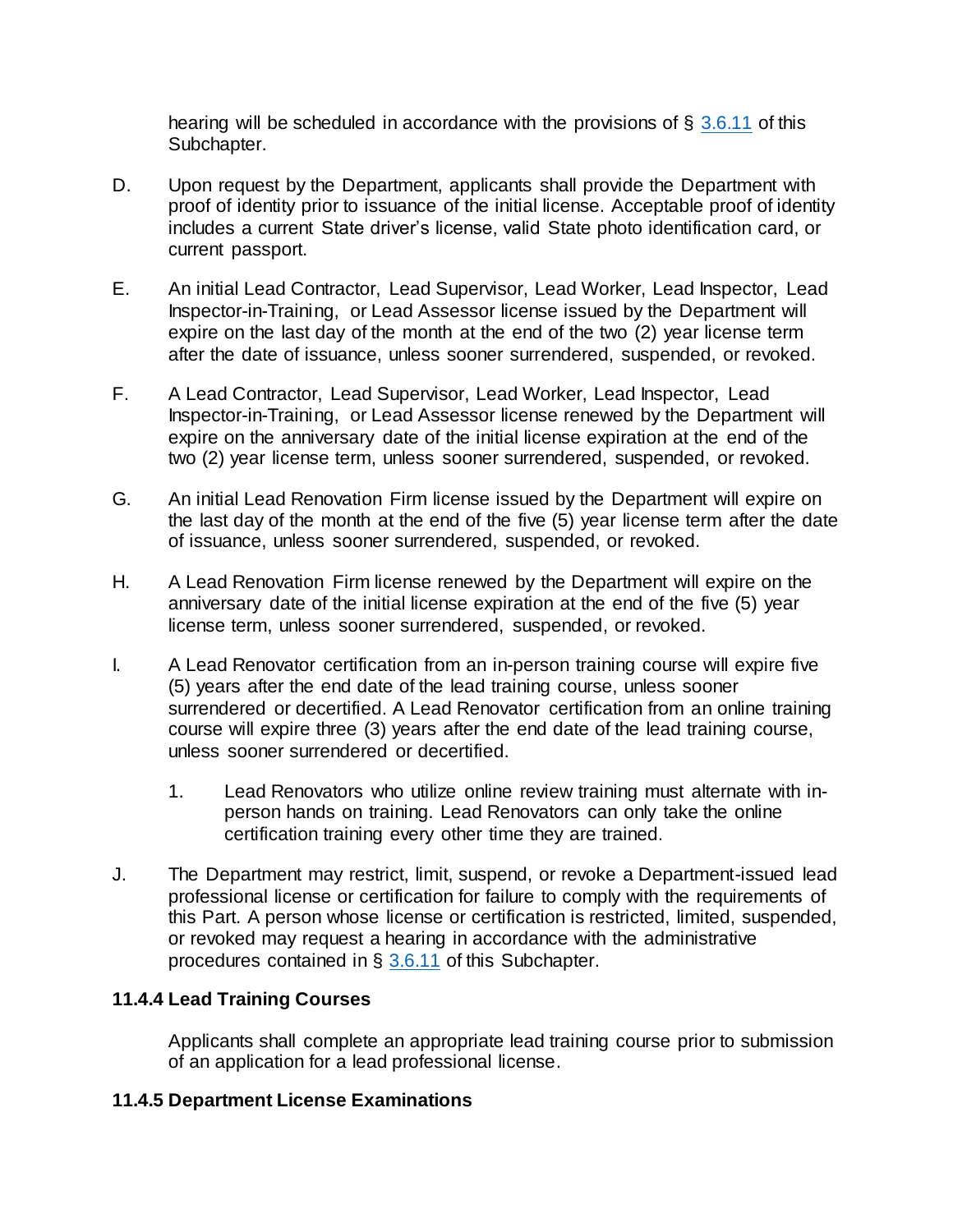- A. Applicants for a Lead Contractor, Lead Supervisor, or Lead Inspector/Lead Inspector-in-Training license shall pass a license-specific Department examination prior to submission of an initial license application.
- B. Applicants for a Department examination, including repeating a failed examination, shall register for the examination with the Department, or its third  $(3<sup>rd</sup>)$  party vendor, and provide the following on or before taking any examination:
	- 1. Proof of identity in the form of a current State driver's license, valid State photo identification card, or current passport; and
	- 2. Documentation of any prerequisites, including successful completion of the required lead training course.

#### **11.4.6 Fees**

All fees for applications and examinations are established in the Rules and Regulations Pertaining to the Fee Structure for Licensing, Laboratory and Administrative Services provided by the Department of Health (Part [10-05-2](https://rules.sos.ri.gov/regulations/part/216-10-05-2) of this Title). All fees are non-refundable.

#### **11.4.7 Penalties**

Any person who owes an administrative fine or penalty imposed by a final order of the Department shall submit payment of the fine or penalty in full as a condition of licensure.

#### **11.4.8 Initial License for Lead Professional**

Applicants for an initial lead professional license shall submit all information specified on the Department's initial license application form and accompanying instructions.

#### **11.4.9 License Renewal**

- A. Applicants for a lead professional license renewal shall submit all information specified on the Department's renewal application form and accompanying instructions.
- B. The renewal application must be submitted for review and approval by the Department at least thirty (30) days prior to the expiration of the current license.
- C. A renewal application received after the license expiration date but less than twelve (12) months beyond its expiration date requires an additional late fee.
- D. A lead professional license more than twelve (12) months beyond the expiration date is not eligible for renewal but may be reinstated. Reinstatements must be done in a manner approved by the Department.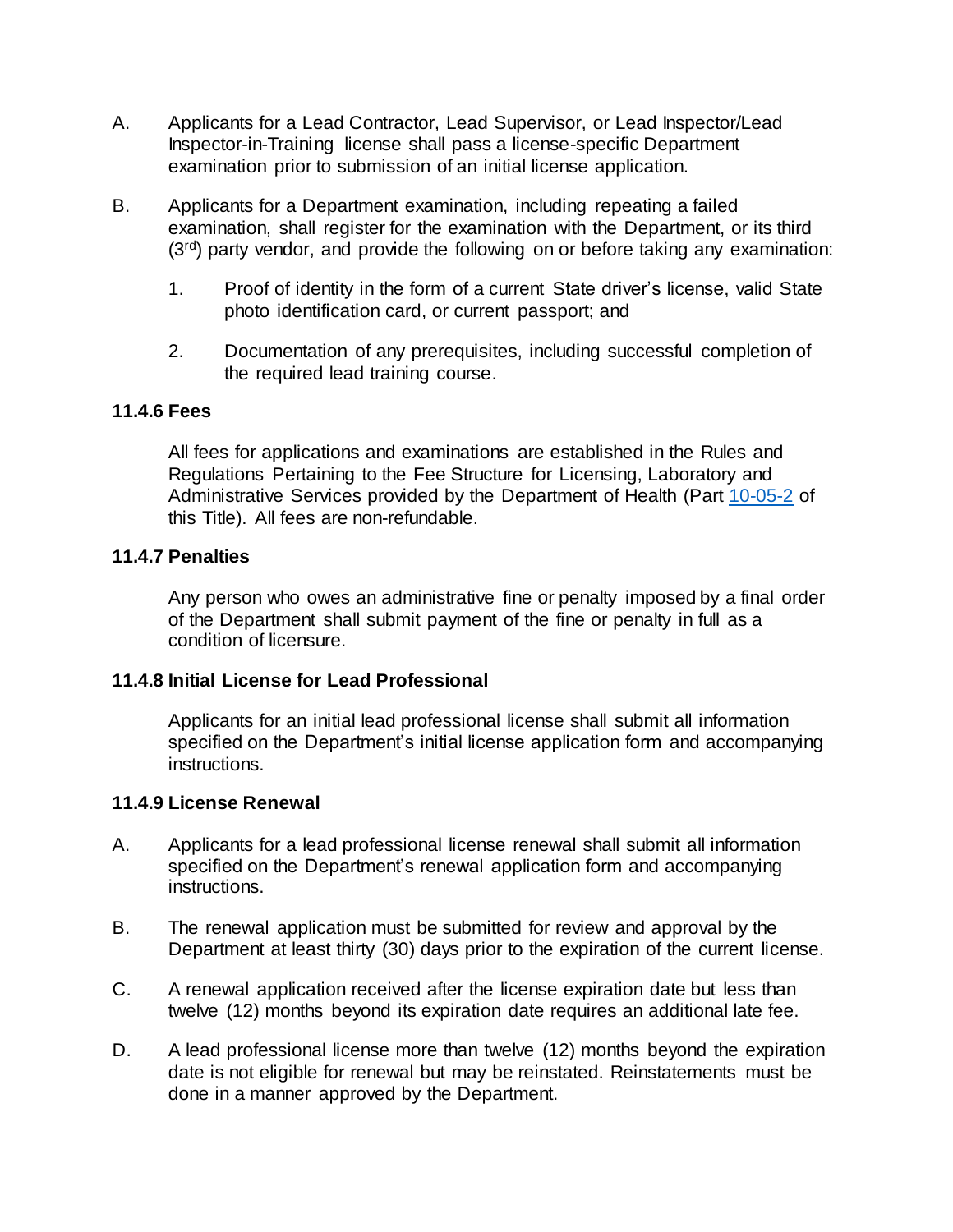### **11.4.10 License Replacement**

- A. Applicants for replacement of a lost or damaged lead professional license shall submit all requirements specified on the Department's license profile change form, available on the Department's website.
- B. Replacement fees are established in the Rules and Regulations pertaining to the Fee Structure for Licensing, Laboratory and Administrative Services provided by the Department of Health (Part [10-05-2](https://rules.sos.ri.gov/regulations/part/216-10-05-2) of this Title). All fees are non-refundable.

## **11.4.11 Notification of Changes**

- A. A lead professional licensee, whose name (e.g. maiden to married), address, or contact information changes during the license term, shall notify the Department in writing within thirty (30) days of the change(s).
- B. A lead professional licensee shall submit an amended license application, for review and approval by the Department, before making any other change(s) that would render the information contained in a previous application no longer accurate.
- C. There is no fee for notification of the changes or amendments required in §§ 11.4.11(A) or (B) of this Part.
- D. Any lead professional licensee, whose ownership, business organization (e.g. sole proprietorship to corporation), social security number (SSN), or Federal employer identification number (FEIN) changes, is considered to be a new legal entity who shall surrender their current license and submit an appropriate initial license application to the Department with the application fee established in the Rules and Regulations Pertaining to the Fee Structure for Licensing, Laboratory and Administrative Services Provided by the Department of Health (Part [10-05-2](https://rules.sos.ri.gov/regulations/part/216-10-05-2) of this Title).

## **11.5 License Requirements for Lead Renovation Firms and Certification Requirements for Lead Renovators**

- A. Organizations, including sole proprietorships and subcontractors, and selfemployed individuals shall be licensed by the Department as a Lead Renovation Firm in order to offer or perform renovation, repair, and painting (RRP) or lead hazard control (LHC) work in Rhode Island.
- B. A certified Lead Renovator shall only perform RRP or LHC work in Rhode Island under the authority of a Lead Renovation Firm licensed by the Department.
- C. A Lead Renovation Firm shall assign a certified Lead Renovator to supervise each RRP or LHC project and designate that individual on the Start Work Notification (Form PBLC-9), pursuant to § 12.4.1 of this Subchapter.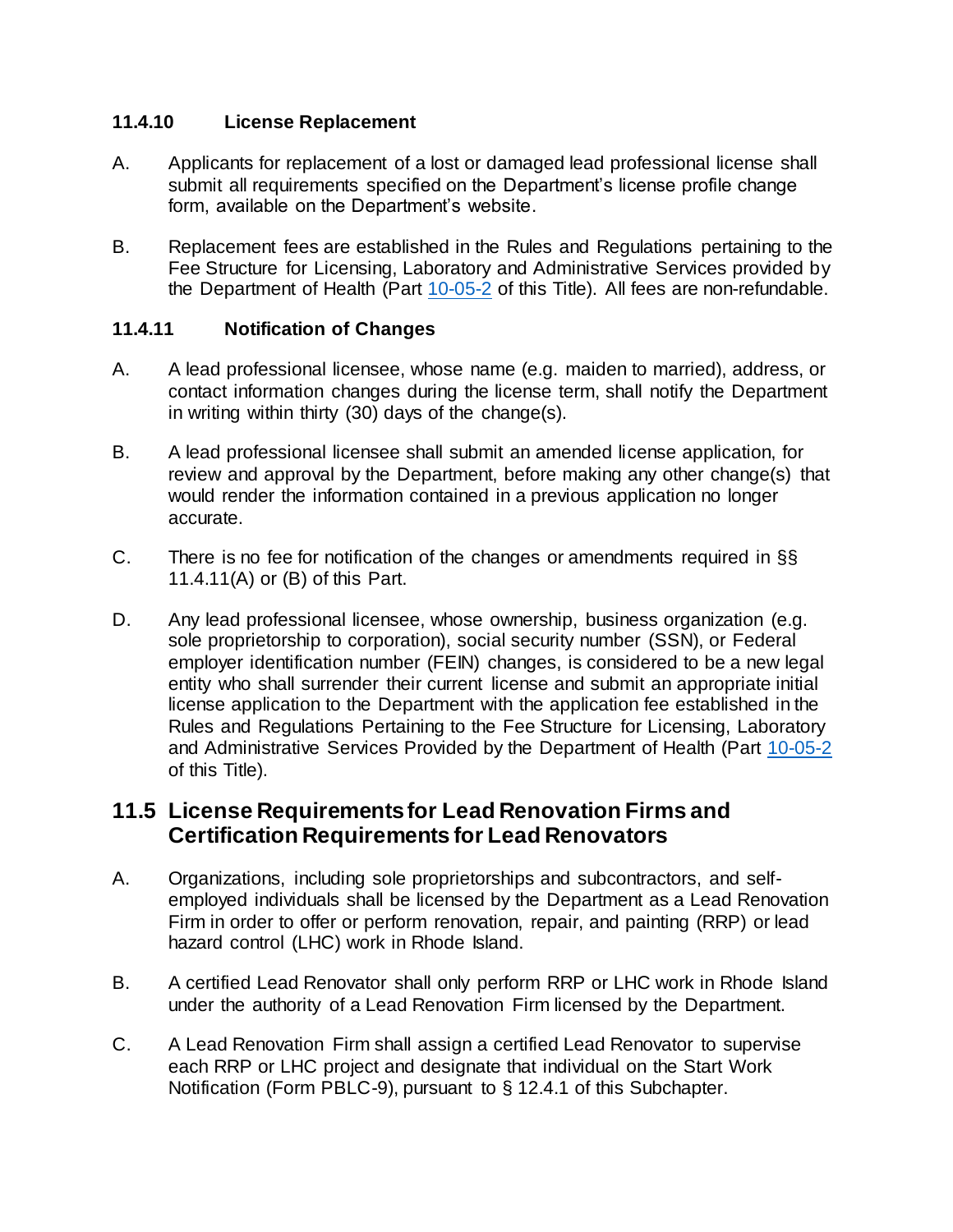- D. A currently valid Lead Renovator training course completion certificate, pursuant to § 11.3.11(A)(1)(c) of this Part, constitutes certification as a Lead Renovator.
	- 1. A Lead Renovator certification issued pursuant to a Department-certified lead training course is considered to be issued by the Department and may be restricted, limited, suspended, or revoked for failure to comply with the requirements of this Part.
	- 2. A Lead Renovator whose certification is restricted, limited, suspended, or revoked by the Department may request a hearing in accordance with the administrative procedures contained in § [3.6.11](https://rules.sos.ri.gov/regulations/part/216-50-15-3) of this Subchapter.
	- 3. A Lead Renovator whose certification is restricted, limited, suspended, or revoked by EPA or the EPA-authorized State, who issued the certification, is considered invalid for the purposes of this Part.
- E. A worker, trained by a certified Lead Renovator pursuant to  $\S$  12.3.2(B)(1)(c) of this Subchapter, shall only perform RRP or LHC work activities in Rhode Island under the direct on-site supervision of a certified Lead Renovator.
- F. No untrained workers shall perform any RRP or LHC work in Rhode Island.

## **11.6 License Requirements for Lead Contractors, Lead Supervisors, and Lead Workers**

#### **11.6.1 General Requirements**

- A. Organizations, including sole proprietorships and subcontractors, and selfemployed individuals shall be licensed by the Department as a Lead Contractor in order to offer or perform lead hazard reduction (LHR) work in Rhode Island.
- B. A Lead Supervisor or Lead Worker shall only perform LHR work under the authority of a Lead Contractor licensed by the Department.
- C. All individuals working on an LHR project shall be appropriately licensed by the Department.
- D. A Lead Contractor shall assign a Lead Supervisor to supervise each LHR project and designate that individual on the Start Work Notification (Form PBLC-9), pursuant to § 12.4.1 of this Subchapter.
- E. A Lead Worker shall only perform LHR work under the direct on-site supervision of a Lead Supervisor licensed by the Department.
- F. Any individual possessing a Lead Supervisor license issued by the Department is considered to also possess a Lead Worker license, for the purposes of this Part, and may assume the duties and responsibilities of a Lead Worker.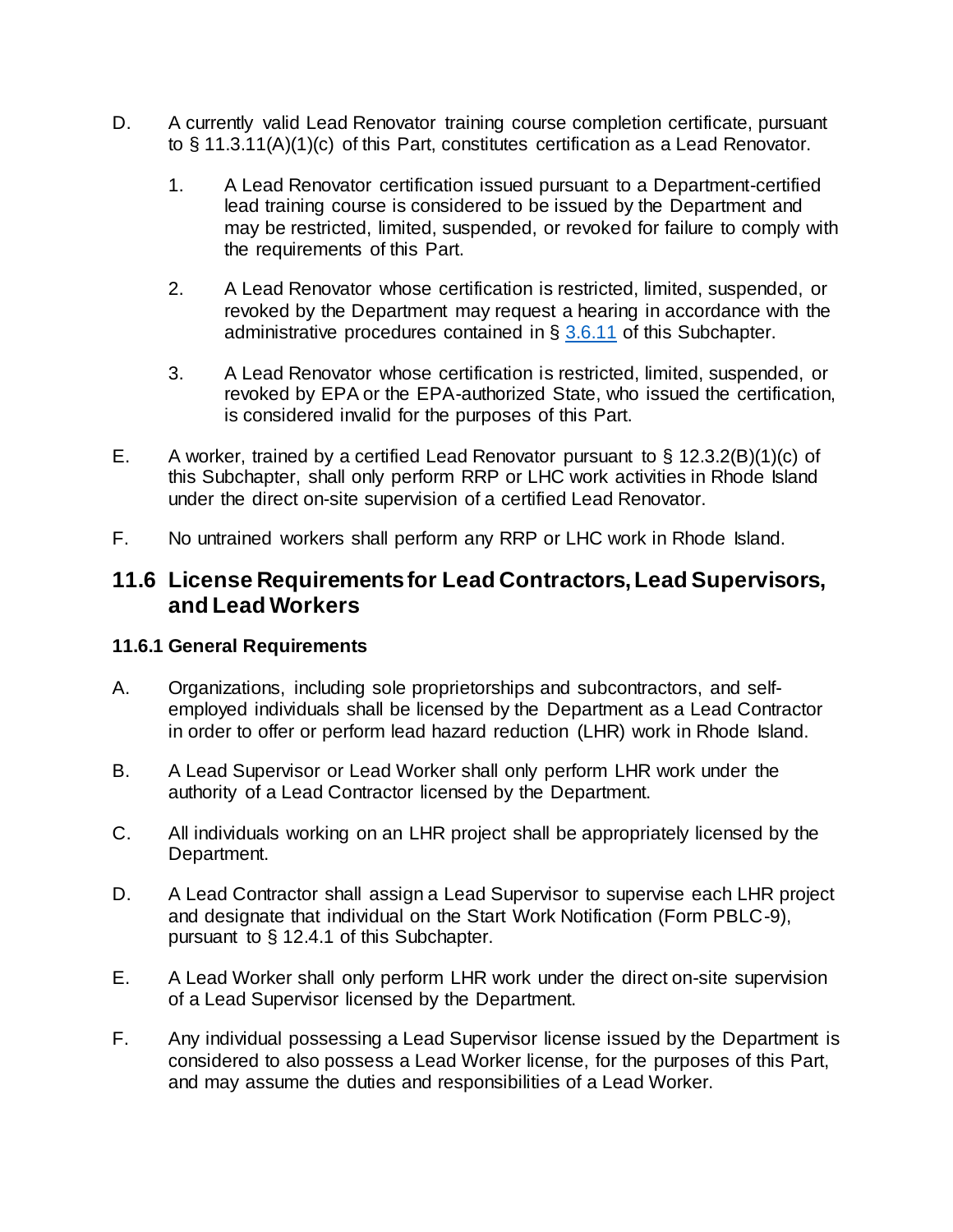G. All individuals working on an LHR project shall have documentation of compliance with the medical monitoring requirements specified in § 12.5.1 of this Subchapter.

## **11.6.2 License by Reciprocity for Lead Supervisors**

- A. An individual who has a valid, equivalent Lead Supervisor license from the EPA or another EPA-authorized State may apply for an initial Lead Supervisor license. Applicants for a license by reciprocity shall submit an initial application with documentation of the following:
	- 1. A lead supervisor license issued by the EPA or another EPA-authorized State, which the Department shall determine, in its discretion, whether that license is equivalent to a Lead Supervisor license issued by the Department;
	- 2. Proof of completion of an initial Lead Supervisor training course, accredited by the EPA or the EPA-authorized State who issued the Lead Supervisor license, which meets or exceeds the requirements of § 11.3 of this Part;
	- 3. An eight (8) hour review Lead Supervisor training course certified pursuant to § 11.3 of this Part successfully completed by the applicant;
	- 4. Proof of passing the Department's Lead Supervisor examination.
	- 5. Compliance with the medical monitoring requirements specified in § 12.5.1 of this Subchapter; and
	- 6. All other information required on the application form and accompanying instructions

## **11.6.3 License by Reciprocity for Lead Workers**

- A. An individual who has a valid, equivalent Lead Worker license from the EPA or another EPA-authorized State may apply for an initial Lead Worker license. Applicants for a license by reciprocity shall submit an initial application with documentation of the following:
	- 1. A Lead Worker license issued by the EPA or another EPA-authorized State, which the Department shall determine, in its discretion, whether that license is equivalent to a Lead Worker license issued by the Department;
	- 2. Proof of completion of an initial Lead Worker training course, accredited by the EPA or the EPA-authorized State who issued the Lead Worker license, which meets or exceeds the requirements of § 11.3 of this Part;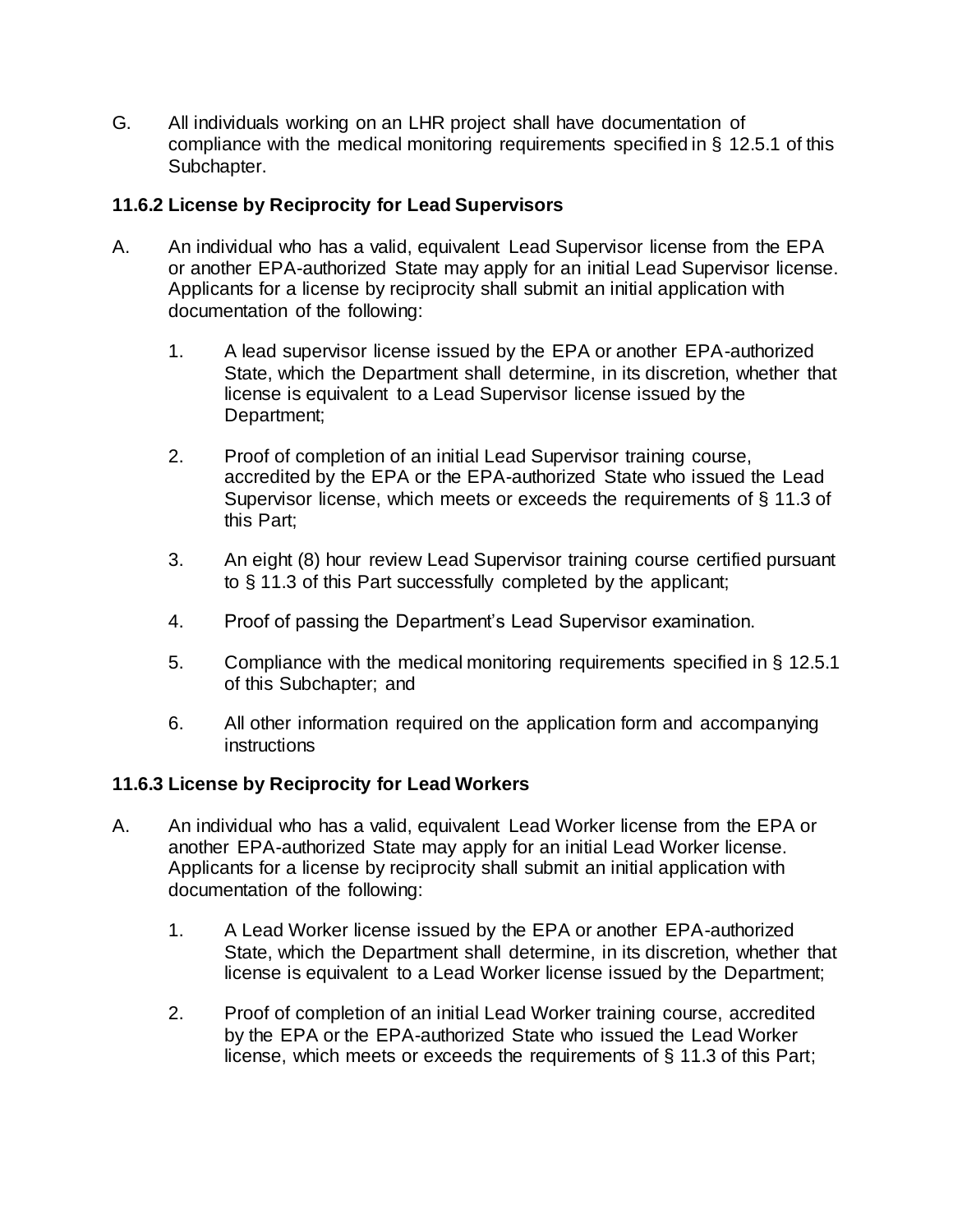- 3. An eight (8) hour review Lead Worker training course certified pursuant to § 11.3 of this Part successfully completed by the applicant;
- 4. Compliance with the medical monitoring requirements specified in § 12.5.1 of this Subchapter; and
- 5. All other information required on the application form and accompanying instructions.

## **11.7 License Requirements for Lead Inspectors**

## **11.7.1 General Requirements**

- A. A Lead Inspector-in-Training shall conduct lead inspections for the purpose of meeting the initial Lead Inspector licensing requirements in  $\S$  11.7.1(C)(4) of this Part under the direct on-site supervision of a Department-approved Lead Inspector.
- B. Written approval from the Department must be obtained by a Lead Inspector prior to supervising a Lead Inspector-in-Training for the purpose of meeting the licensure requirements in § 11.7.1(C)(4) of this Part.
- C. Applicants for a Lead Inspector license shall submit their application, in a manner and format acceptable to the Department with documentation of the following:
	- 1. A current Lead Inspector-in-Training License;
	- 2. An eight (8) hour review Lead Inspector training course;
	- 3. Documentation of compliance with the Rules and Regulations for the Control of Radiation (Part [40-20-7](https://rules.sos.ri.gov/regulations/part/216-40-20-7) of this Title)
	- 4. A minimum of fifteen (15) Comprehensive Environmental Lead Inspections, performed at fifteen (15) distinct properties, five (5) LHR or LHC Clearance Inspections, and five (5) LHM Inspection, supervised by a Department-approved Lead Inspector, and performed in accordance with all requirements of this Part within the twelve (12) month period prior to submission of the Lead Inspector license application; and
	- 5. A satisfactory field audit and report review by the Department.
- D. Action against any lead professional license issued by the Department constitutes grounds for denial or revocation of the Department's approval to supervise a Lead Inspector-in-Training for the purpose of meeting the licensure requirements in  $\S$  11.7.1(C)(4) of this Part.

## **11.7.2 License by Reciprocity for Lead Inspectors**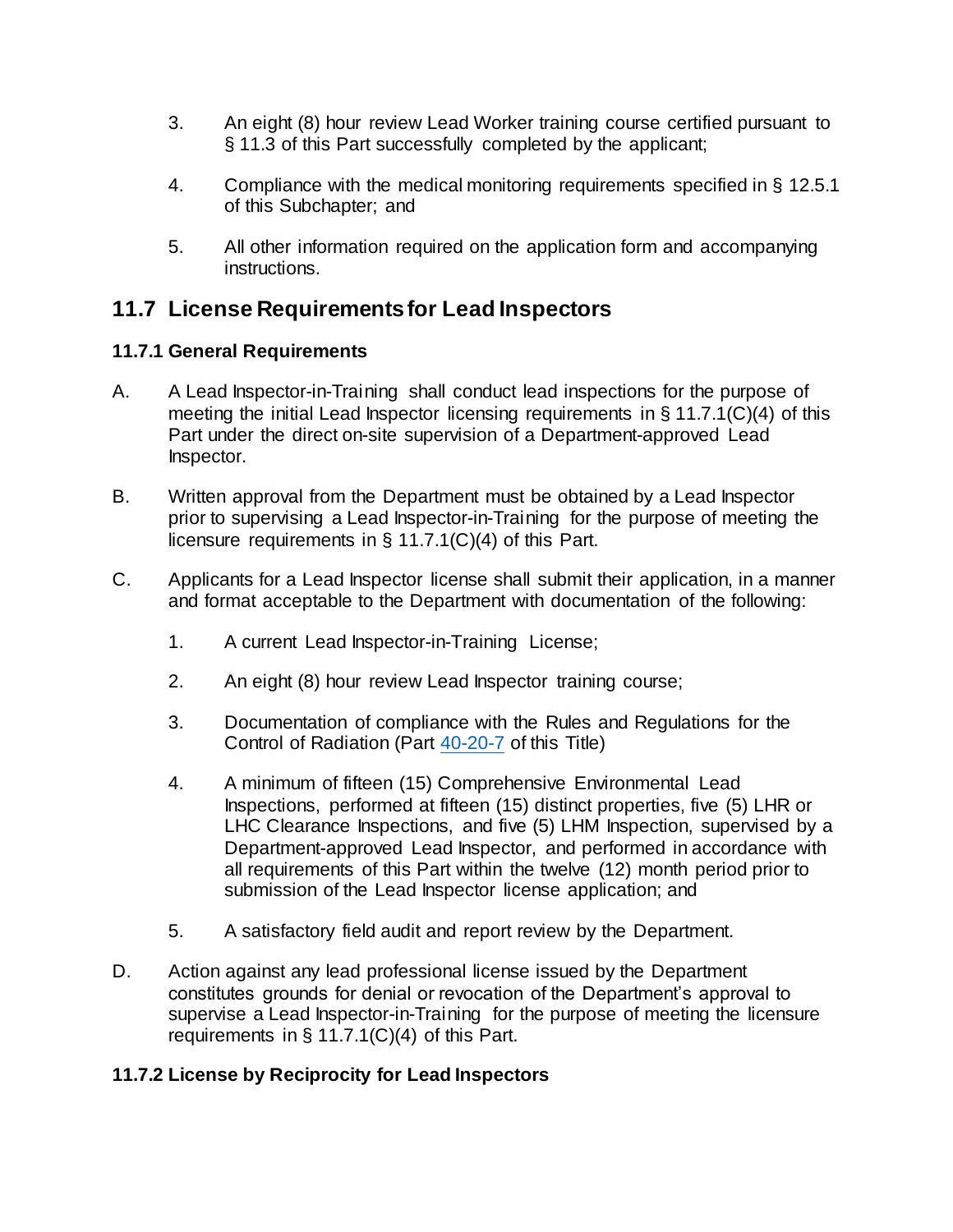- A. An individual who has a Lead Inspector/Lead Assessor license from the EPA or another EPA-authorized State may apply for an initial Lead Inspector license. Applicants for a license by reciprocity shall submit an initial application with documentation of the following:
	- 1. A Lead Inspector/Lead Assessor license issued by the EPA or another EPA-authorized State, which the Department shall determine, in its discretion, whether that license is equivalent to a Lead Inspector license issued by the Department;
	- 2. Proof of completion of an initial Lead Inspector/Lead Assessor training course, accredited by the EPA or the EPA-authorized State who issued the Lead Inspector/Lead Assessor license, which meets or exceeds the requirements of § 11.3 of this Part;
	- 3. Review and approval of the applicant's field experience, which the Department shall determine, in its discretion, whether the experience meets or exceeds the requirements of § 11.7.1(C)(4) of this Part;
	- 4. An eight (8) hour review Lead Inspector training course certified pursuant to § 11.3 of this Part successfully completed by the applicant;
	- 5. Proof of passing the Department's Lead Inspector license examination;
	- 6. Documentation of compliance with the Department's Licensing of Radioactive Material, Part [40-20-7](https://rules.sos.ri.gov/regulations/part/216-40-20-7) of this Title; and
	- 7. Five (5) lead hazard mitigation (LHM) Inspections, supervised by a Department-approved Lead Inspector and performed in accordance with all requirements of this Part; and
	- 8. A satisfactory field audit and report review by the Department; and
	- 9. All other information required on the application form and accompanying instructions.

## **11.7.3 Supervising Lead Inspector Approval**

- A. Written approval from the Department must be obtained by a Lead Inspector prior to supervising a Lead Inspector-in-Training for the purpose of meeting the licensure requirements in § 11.7.1(C)(4) of this Part. Criteria for the Department approval include, but are not limited to, the following:
	- 1. A Lead Inspector license issued by the Department for the three (3) year period prior to the request for approval;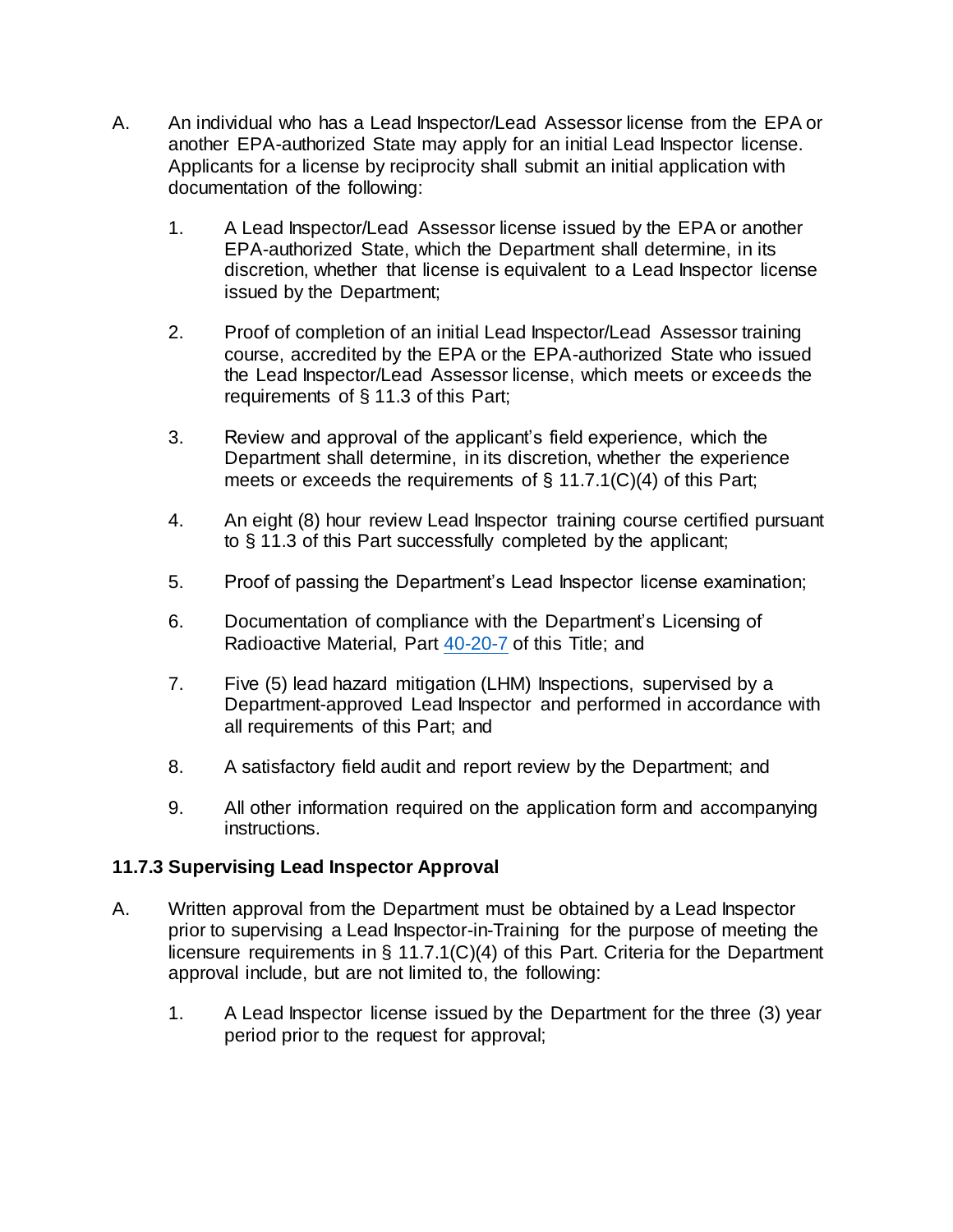- 2. Review and approval of lead certificates and inspection reports issued by the Lead Inspector during the three (3) year period prior to the request for approval; and
- 3. A satisfactory field audit and report review by the Department.
- B. Action against any lead professional license issued by the Department constitutes grounds for denial or revocation of the Department's approval to supervise a Lead Inspector-in-Training for the purpose of meeting the licensure requirements in § 11.7.1(C)(4) of this Part.

## **11.7.4 Lead Inspectors-in-Training**

- A. Applicants for a Lead Inspector-in-Training license shall submit their application, in a manner and format acceptable to the Department with documentation of the following:
	- 1. A general education diploma (GED), high school diploma, or higher degree and a forty (40) hour initial Lead Inspector training course; or
	- 2. A forty (40) hour initial Lead Inspector training course, certified pursuant to § 11.3 of this Part, completed by the applicant; and
	- 3. The Department Lead Inspector examination passed by the applicant; and
	- 4. All other information required by the application form and accompanying instructions.

## **11.7.5 License Reciprocity for Lead Inspector-in-Training**

- A. An individual, who has a Lead Inspector license issued by EPA or another EPAauthorized State, may apply for an initial Lead Inspector-in-Training license pursuant to § 11.7.2 of this Part. Applicants for a license by reciprocity shall submit an initial application, available on the Department's website, with documentation of the following additional requirements:
	- 1. A Lead Inspector license issued by EPA or another EPA-authorized State which the Department shall determine, in its discretion, whether that license is equivalent to a Lead Inspector-in-Training license issued by the Department;
	- 2. An initial Lead Inspector training course, accredited by EPA or another EPA-authorized State who issued the license, which meets or exceeds the requirements of § 11.3 of this Part, completed by the applicant;
	- 3. An eight (8) hour review Lead Inspector training course, certified pursuant to § 11.3 of this Part, successfully completed by the applicant; and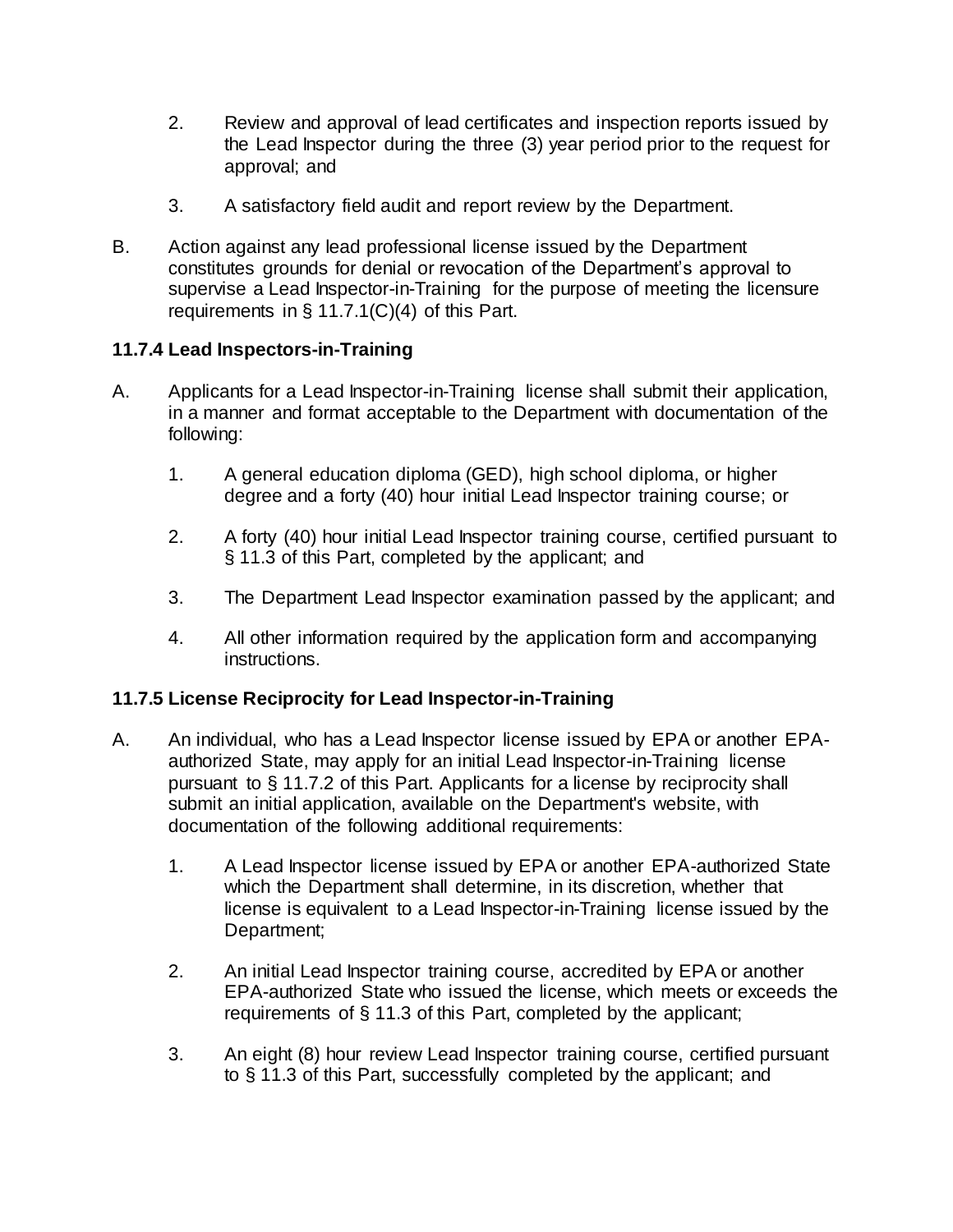4. The Department Lead Inspector examination passed by the applicant;

## **11.8 License Requirements for Lead Assessors**

### **11.8.1 General Requirements**

- A. A Lead Assessor shall be a designated employee of a Federal, State, or municipal agency with jurisdiction over housing, occupational health, child welfare, environmental standards and/or authorized to act as an enforcing officer under the State Property Maintenance Code (SB-6).
- B. A Lead Assessor shall conduct lead inspections only within the jurisdiction of his/her employer.
- C. Applicants for a Lead Assessor license shall submit their application, in a manner and format acceptable to the Department with documentation of the following:
	- 1. Proof of employment from the list in § 11.8.1(A) of this Part; and, either
	- 2. A current Lead Inspector license issued by the Department; or
	- 3. A sixteen (16) hour initial Lead Assessor training course.

#### **11.8.2 Special Requirements for Issuing Lead Certificates**

A Lead Assessor shall conduct five (5) Lead Hazard Mitigation (LHM) Inspections under the direct on-site supervision of a Department-approved Lead Inspector or Lead Assessor prior to obtaining access to the Department's electronic reporting system to issue Certificates of Lead Conformance (Form LHM-2-1).

## **11.9 Certification and Licensing Requirements for Laboratories Performing Lead Analysis**

#### **11.9.1 Blood Lead Analysis**

No person shall provide or offer to provide analysis of lead concentration in blood, for the purpose of meeting the requirements of this Part, unless that person is licensed pursuant to the provisions of Part [60-05-5](https://rules.sos.ri.gov/regulations/part/216-60-05-5) of this Title and/or approved by the Department.

#### **11.9.2 Environmental Lead Analysis**

No person shall provide or offer to provide analysis of lead concentration in paint, dust, soil, water, or consumer products, for the purpose of meeting the requirements of this Part, unless that person is certified pursuant to the provisions of Part [60-05-5](https://rules.sos.ri.gov/regulations/part/216-60-05-5) of this Title and/or approved by the Department, and unless the certification specifically identifies lead as an authorized analyte.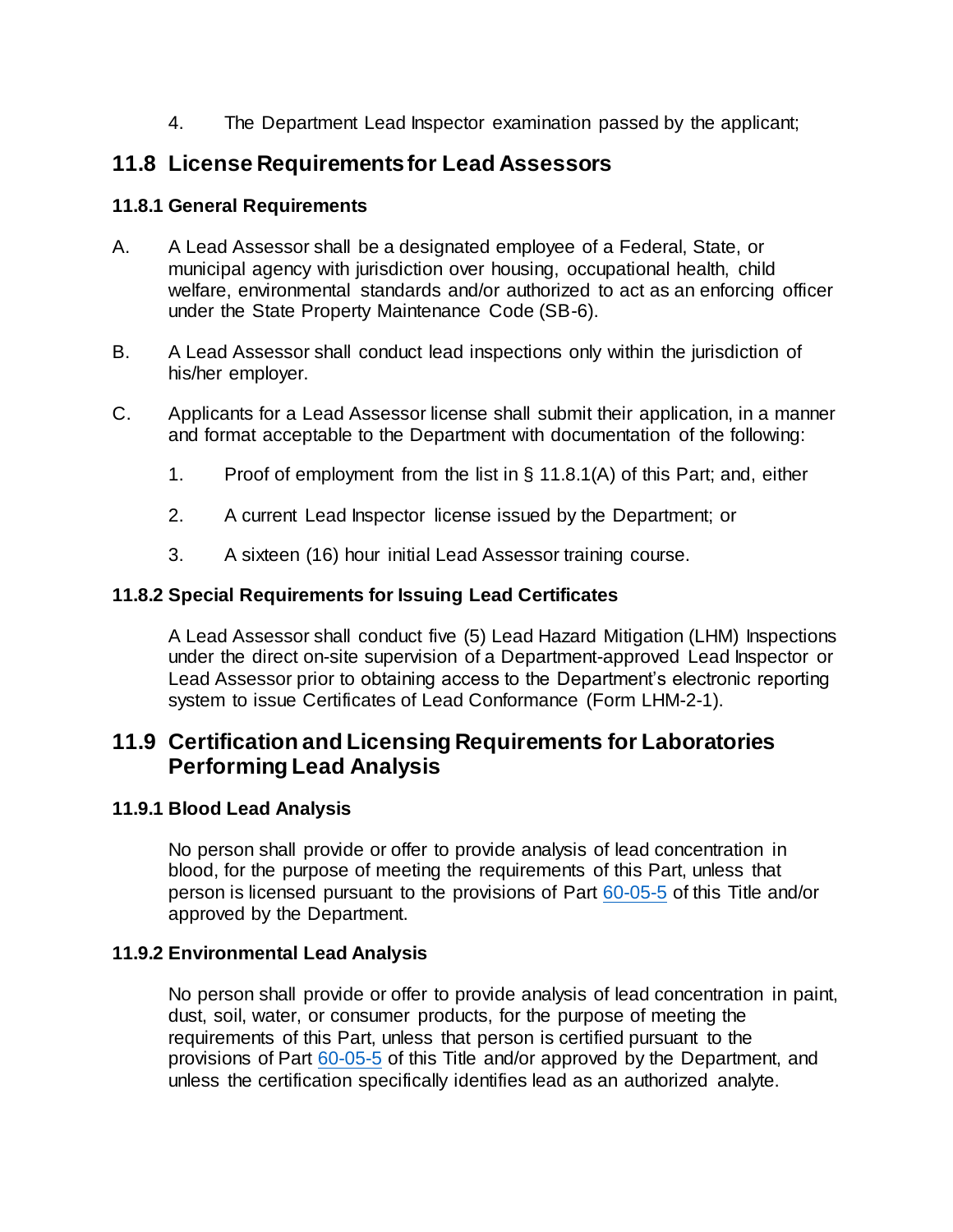# **11.10Severability**

If any provision of these Regulations, or the application thereof to any person or circumstance, is held to be invalid, such invalidity shall not affect other provisions or applications of the Regulations which can be given effect without the invalid provisions or applications and to this end the provisions are declared to be severable.